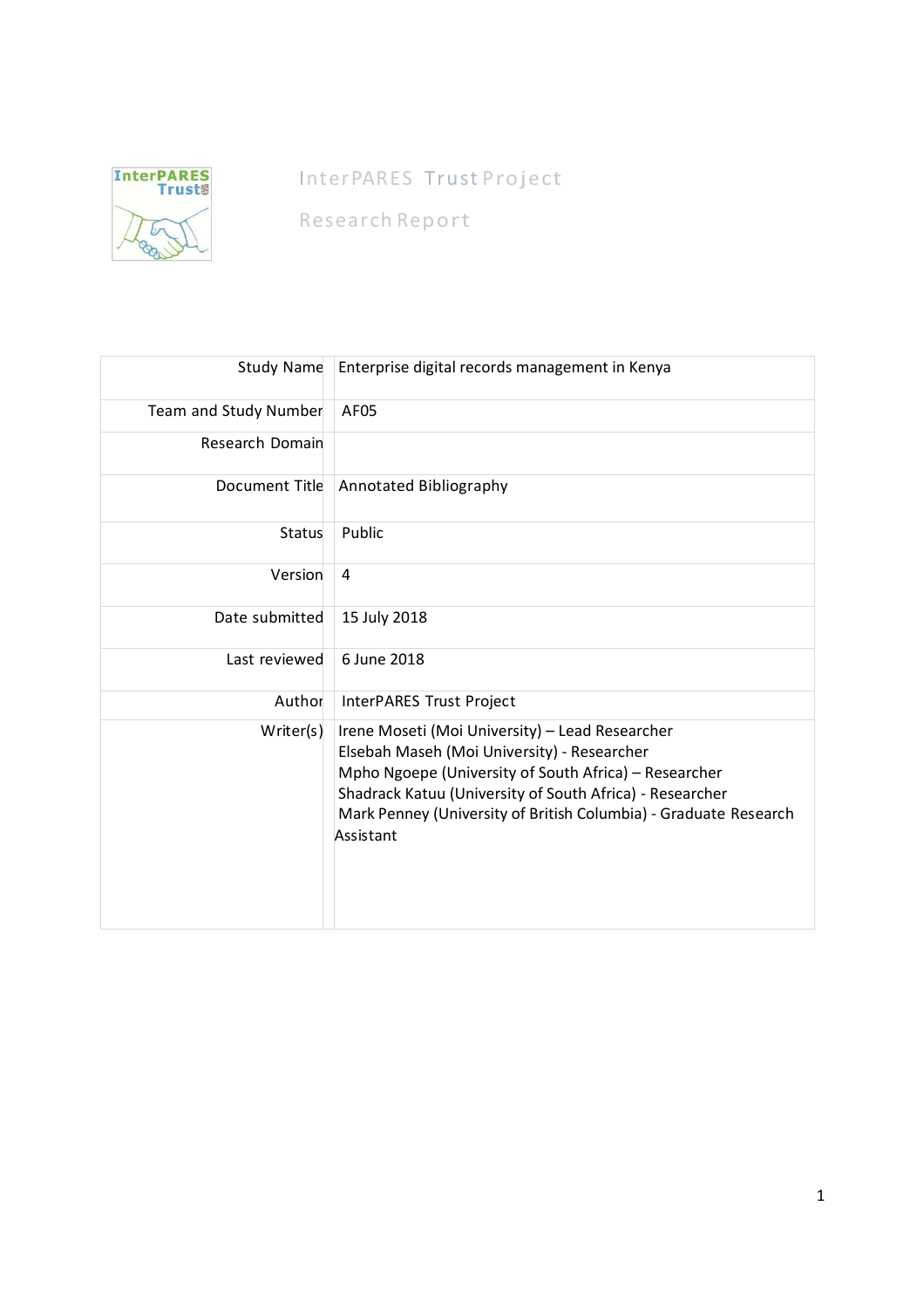### Document Control

| Version history |                  |            |                     |  |
|-----------------|------------------|------------|---------------------|--|
| Version         | Date             | Bv         | Version notes       |  |
|                 | April 21, 2016   | M Penney   | Ver. 1              |  |
|                 | May 21, 2016     | M Penney   | Ver. 2              |  |
| 3               | December 1, 2017 | Kenya team | Ver. 3              |  |
| 4               | June 17, 2018    | S Katuu    | Ver. 4 copy editing |  |
|                 | July 15, 2018    | S Katuu    | Ver. 5 final edits  |  |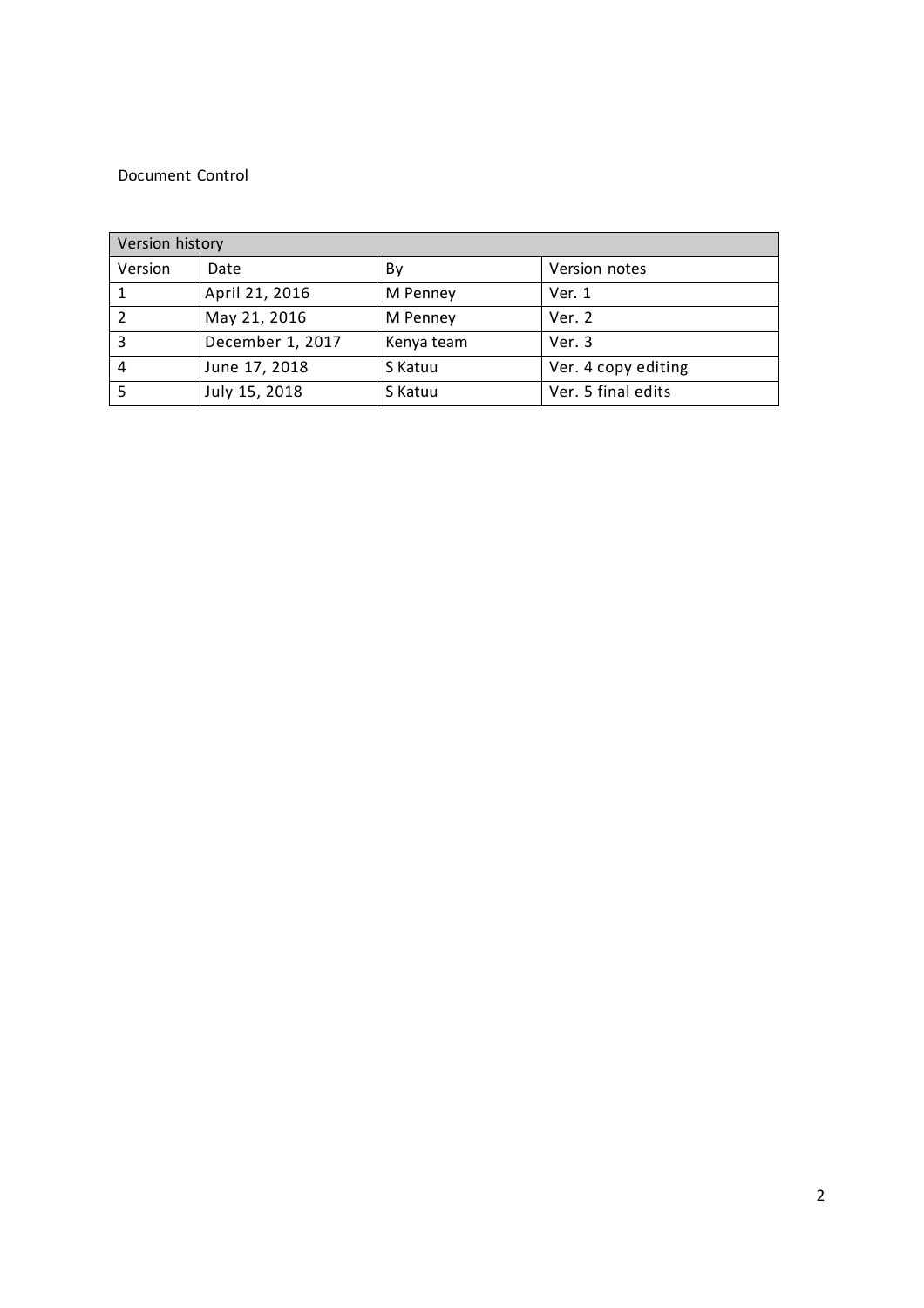1. Abankwah, R. (2010), "An examination of the e-governance position of selected National Archives in ESARBICA", *ESARBICA Journal: Journal of the Eastern and Southern Africa Regional Branch of the International Council on Archives,* Vol. 29 No. 1.

Annotation: Using a number of case studies, Abankwah examines the role of national archives of several ESARBICA member countries in ICT policies and e-governance programmes. The countries examined include Botswana, Kenya, Mozambique, South Africa, Swaziland, Tanzania, Zambia, Zanzibar, and Zimbabwe. Of these, Botswana, Tanzania, Namibia, South Africa, Mozambique, Zambia, Zanzibar and Zimbabwe have ICT policies. The author argues that an "e-governance adoption strategy" is better in promoting e-governance than ICT policy – only Tanzania has such a policy. Most of the national archives examined did not participate in e-governance initiatives. After Botswana adopted an ICT policy, its archival legislation was changed to include e-records; however, this change does not include guidance on their handling. Kenya's national archive was involved in drafting a national ICT policy, but it was ultimately dissatisfied with how the resulting policy addressed e-records. Swaziland and Tanzania have ICT policies, but no information is available as to whether their national archives participated in their drafting. South Africa's national archive was not involved in drafting that country's ICT policy. However, South Africa's national archive has great deal of computer-based infrastructure and services. South Africa's archival legislation considers e-records. South Africa also has:

- An Electronic Communications and Transactions (ECT) Act (2002). The act "recognizes electronic communications" and considers e-records, digital signatures for authentication, and privacy.
- South Africa's NARS also has Integrated Document/Records Management Solution (IDRMS) for managing emails and websites as e-records.
- 2. Abuki, Benard J. The role of records management in public service delivery in county governments in Kenya: a case study of Kisii county government headquarters. Diss. University of Nairobi, 2014.

Annotation: This thesis examines records management practice in Kisii county in Kenya. A series of interviews and questionnaires were conducted with staff and management from the following departments: Human Resources Department, Finance and Administration Department, Records Management Department, ICT Department, Land, Housing, Physical and Urban Development Department, Road, Public Works and Transport Department, Cultural, Sports, Youth and Social Services Department, Education Labour and Manpower Development, Agriculture, Livestock, Fisheries and Cooperation Development, Trade and Industry, Finance and Economic Planning and Health Services. The author found that the Kisii office has a draft records management policy that the majority of staff and management were aware of. It had not been implemented at the time of writing. The majority of respondents did not believe that the policy covered erecords; however the author's findings were that the policy does address them in a limited way. No digitization of records is currently underway at Kisii, but the author found that some digitization is planned for the future with help from KNADS. Respondents identified "Lack of automated records management programme" as a top "challenge experienced in managing records at the county's headquarters." Finally, some staff had limited training in e-records management from Kisii University.

3. Afolabi, M. (1993), "Education and Training of Archivists, Manuscript Curators and Records Managers in Africa", Archivaria, Vol. 35, pp. 324-334.

Annotation: The paper begins by discussing the current situation of archival education in Anglophone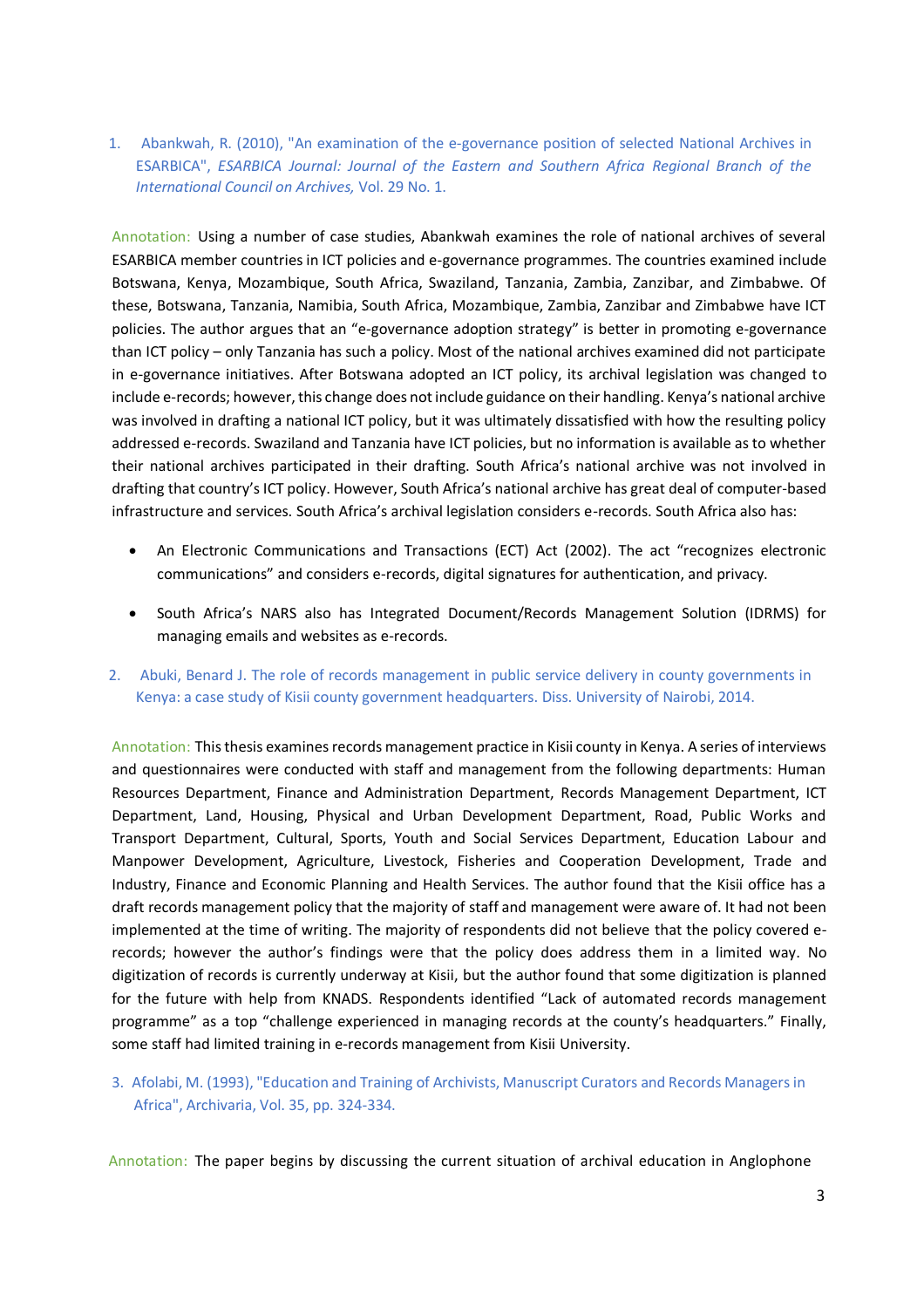regions of Africa. The authors provide information on courses offered on archives at the non-graduate diploma level, under graduate and graduate level there are no doctoral level programmes. There are also no standalone degrees in archival science; instead specializations are offered as part of library and information science programmes. The authors stress the lack of utilization of practicing or retired archivists to supplement teaching in these courses. The authors then focus on discussing six factors essential to the establishment of archives and records management academic-training programmes which include the level of education and training to be offered; admission requirements for candidates; academic department in an institution offering study courses and in the absence of suitable departments the creation of, ideally, separate departments of archives and records management; staff qualifications; teaching resources; curricula at the diploma and master's level. The author lastly calls for the inauguration of a programme for archives and records management which could be spearheaded by those in position to assert political pressure including the national society of archivists, archivists and records managers and professors who teach archives and records management.

# 4. Ambira, C. and Kemoni, H. (2011), "Records management and risk management at Kenya Commercial Bank Limited, Nairobi", *South African Journal of Information Management,* Vol. 13 No. 1, pp. 1-11.

Annotation: Ambira and Kemoni argue that records management at the Kenya Commercial Bank is in a state of neglect. The Bank has a risk management division that is not involved in records management, while this function is decentralized within the institution which exposes the Bank to risk. This study aimed to identify distinct problems and "propose recommendations to enhance the functions of records and risk management". The study used interviews of bank employees to draw its conclusions, as well as Frank Upward's records continuum model (RCM) and the Government of Canada's Institute for Reference and Materials and Measurements (IRMM) as its theoretical basis. The study found that there was no overall records management programmes within the Kenya Commercial Bank. Some units and departments had individual programmes. Records managers within the bank lacked formal training and there were no documented guidelines on archiving records. Although the bank holds a great deal of vital records from depositors, little more than half of the interviewees reported a vital records management programme in their unit. The study reveals that the bank prioritizes vital records over transactional records. Study respondents were unanimous in a desire for more electronic and computer-based records management systems. The authors recommended an overall records management programme for the bank and central control of this programme; staff training; professional personnel for records management; automation via computerisation; an electronic records management programme; quality assurance and systems audits; integration of new risk management practices with a records management strategy; a vital records management programme; and a disaster management programme. The conclusion includes a proposed records management model incorporating above recommendations to help ameliorate the situation and promote continuous improvement.

### 5. Ambira, C. (2010), *Records Management and Risk Management at Kenya Commercial Bank Limited, Nairobi Area.* Master's thesis, Moi University.

Annotation: This thesis examines e-records management at the Kenya Commercial Bank). The author notes that no e-records flow in the bank. It has a "Central Processing Centre (CPC)" that manages certain kinds of digital media like CDs and diskettes that are used in bank business processes. However, there is "no documented strategy for managing electronic files". Instead, each department in the bank manages its own e-records. The IT manager interviewed believed any electronic records are authentic and have integrity as departments create and manage their own records. The manager believed it was impossible to lose electronic records, partly because he had never been made aware of any losses. The author argues that the IT manager cannot know if the records have integrity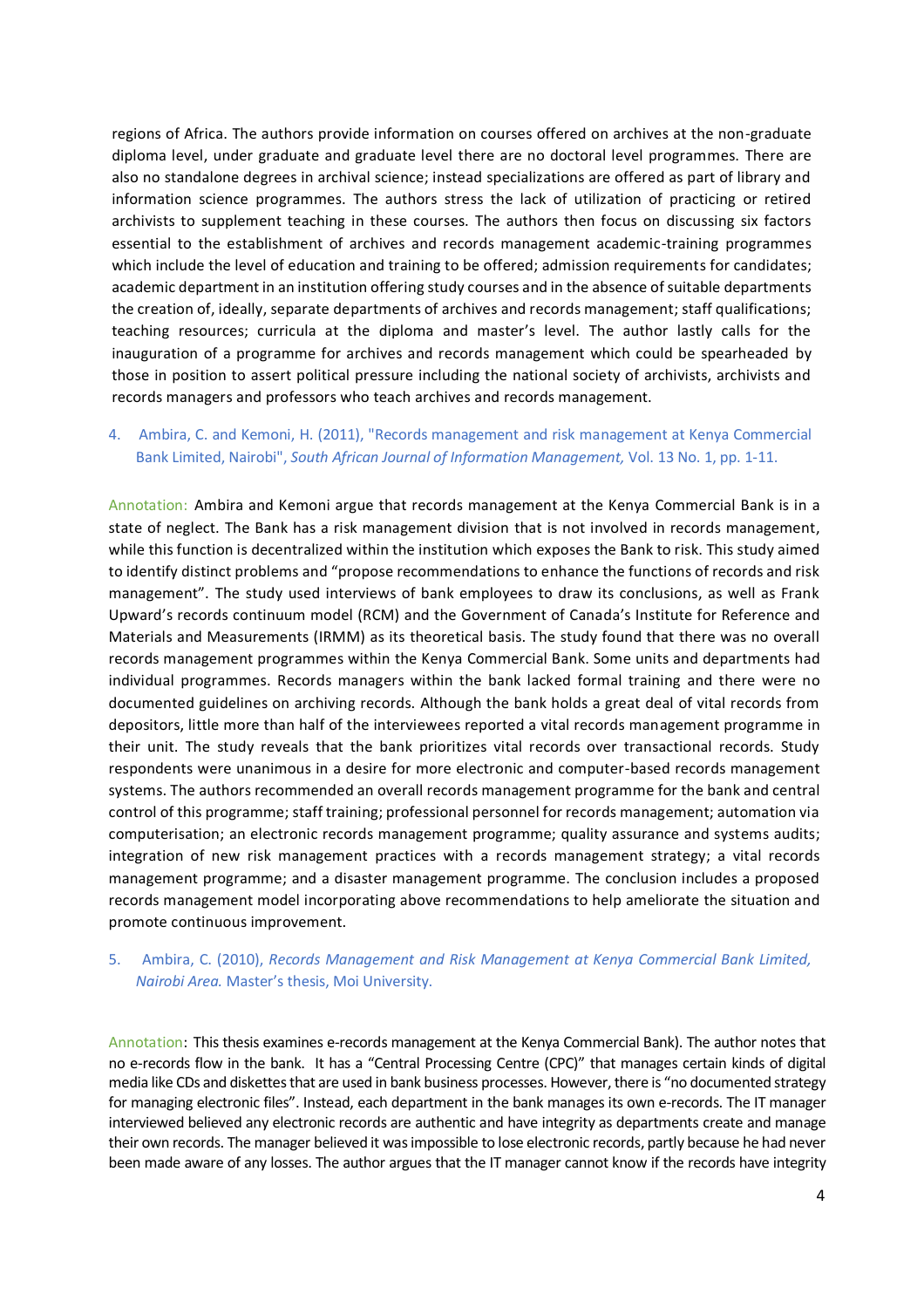or are authentic. Part of the reason for this is that there are no internal access controls on the bank's servers. When questioned on this point, the IT manager noted that access controls could be applied, but departments must request them had not received any requests. The author believes these deficiencies expose the bank to risks. There is no plan for digitization of paper records, and the IT manager was unaware of any vital records. Nevertheless, the IT manager was receptive to the implementation of measures to improve the situation, including controlled access, an e-records management programme, and close collaboration between IT, Risk, and Business units regarding records. There are some guidelines for records management at the bank in the operations manual, however its provisions are not always used. Furthermore, it is mainly concerned with retention/disposition of records after audit and is of limited usefulness in guiding recordsmanagement. The author's recommendations for the bank included a central division to oversee records management, or a division within Risk; procedural manuals for all kinds of records; establishment of ICT infrastructure for e-records; and new technologies for managing erecords.

6. Asogwa, B. E. (2012), "The challenge of managing electronic records in developing countries: Implications for records managers in sub-Saharan Africa", *Records Management Journal*, Vol. 22 No. 3, pp. 198-211.

Annotation: According to the author, sound recordkeeping practices are now increasingly being emphasized and demanded to enhance productivity, performance, transparency and accountability in government. Effective implementation of electronic records management is impeded largely due to legislative barriers. Additional challenges include inadequate ICT skills, corruption, and political instability; poor funding; constantly changing technology; problems of reliability and authenticity. Using regional snapshots, the author states that South Africa is the only African country to have put in place measures to manage, destroy and dispose of e-records through a disposal authority. In Kenya and Malawi, individual departments take responsibility for managing their own records while in Botswana, Kenya and Zimbabwe this mandate is derived through the national archives legislation. The author concludes by proposing the following strategies for organizations: migrate older records to new environment systems; develop, accept, and implement widely accepted global standards for born digital records and digitized archival assets utilizing readily available tools; create educational opportunities for skills training and advocacy strategies.

7. Barata, K., Kutzner, F. J. and Wamukoya, J. (2001), "Records, computers, and resources: A difficult equation for sub-Saharan Africa", Information Management, Vol. 35 No. 1, pp. 34-42.

Annotation: The records management systems in Namibia are much better than many others in the region but there is no capacity to control the receipt and creation of electronic records. The Government recently implemented strategic records management systems countrywide. The archives are mandated to manage all government records regardless of format, however the Archives don't have the capacity to meet this responsibility and no other legislation is in place to govern the handling of electronic records in office. A main obstacle identified is that the management level in the government is made up of politically appointed officials who are not aware of basic records management procedures nor care to learn about them. Records are also lost when staff transition, as they tend to keep records on personal hard drives or delete records from work computer. Records management staff are often untrained and therefore not trusted by managers; trained staff typically leave for other better-paid positions elsewhere. The authors propose that in the next five years the Archives must obtain management support, train staff and create paper copies of all records providing links to computerized versions.

8. Bwalya, Kelvin J., and Stephen M. Mutula. E-Government: Implementation, Adoption and Synthesis in Developing Countries. Vol. 1. Walter de Gruyter GmbH & Co KG, 2014.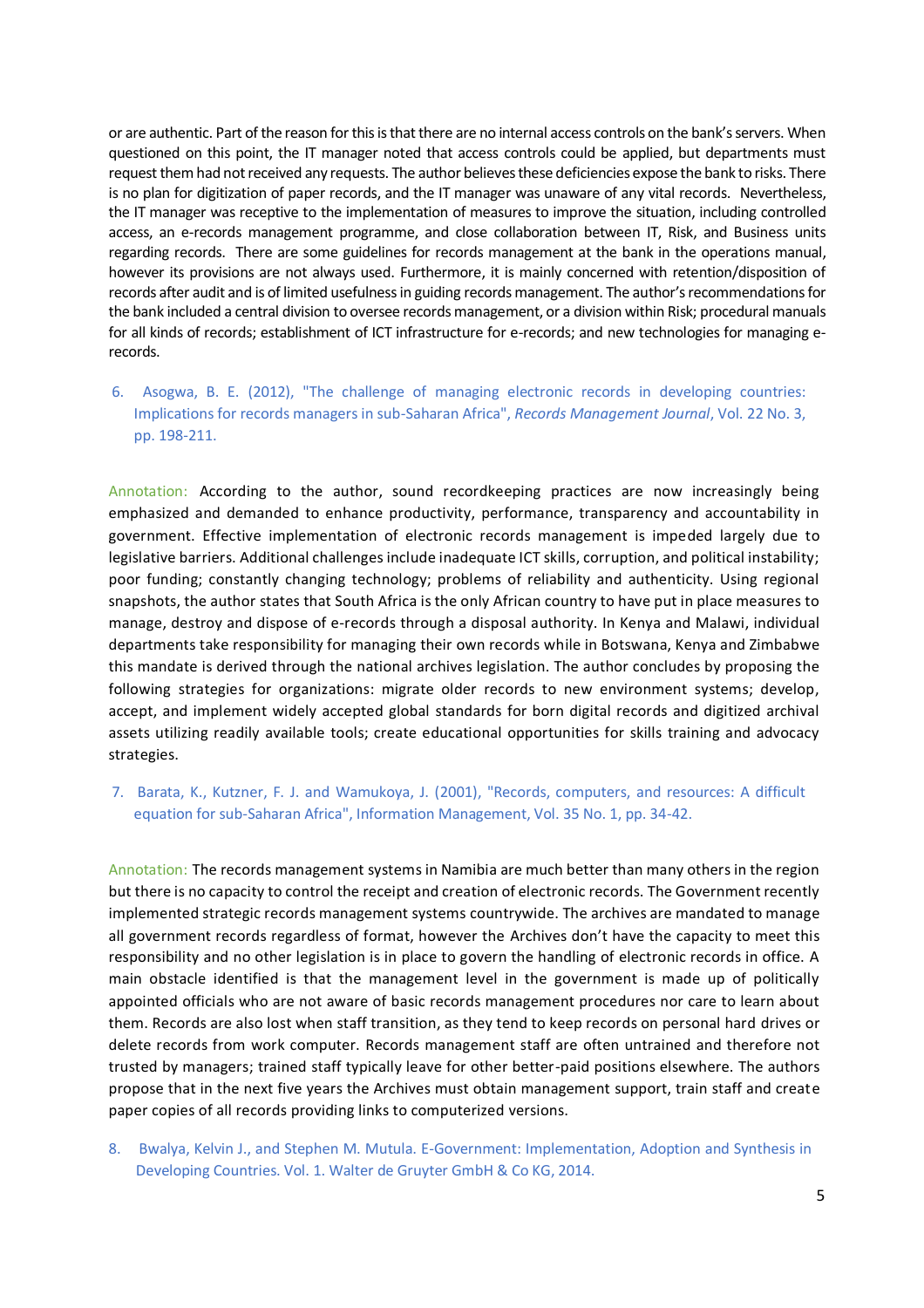Annotation: This book examines e-government worldwide. It has a specific section dealing with e-government in the developing world, particularly in Africa. It discusses implementations in South Africa, Uganda, Burkina Faso, Gabon, Gambia, Mauritius, the Seychelles, Mali, Niger, Botswana, Uganda, Tanzania, Namibia, Nigeria, Kenya, Egypt, Morocco, Zambia, Ghana, and Mozambique. Zambia receives a heavy focus as an example of a country where e-government implementation has failed with reasons in this regard explored in depth. The best implementation of e-government initiatives in Africa are recognized in Mauritius, South Africa, and the Seychelles while Mali and Niger are recognized as having the worst. Botswana, Uganda, Tanzania, Namibia, Nigeria, Kenya, Namibia, Tanzania, Egypt, and Morocco have e-government development plans and/or at least one e-government application in operation. South Africa, Uganda, and Burkina Faso possess e-democracy initiatives centered on interactive Internet sites where citizens can find information about government and in the case of South Africa, can access forms. South Africa also provides a number of other online services. Mauritius has a Contribution Network Project (CNP) where employers can pay taxes electronically. South Africa has e-filling for its revenue service, a cape gateway portal, and a Home Affairs National Information System (HANIS) where citizens can access birth and death registration forms. It also possesses a National Information Infrastructure Backbone (NIIB), a public service network that provides connectivity for e-government applications. Gambia has attempted and failed to introduce e-government multiple times. Detailed information is available on some of these initiatives. These included a Personnel Management Information System, and a Health Management Information System. Zambia has had a computerized HR and payroll system since 2007 – an Integrated Financial Management Information System (IFMIS), a computerized customs system (ASYCUDA), and an Immigration Management System (ZIMS) for electronic passport and visas.

# 9. Bwalya, Kelvin Joseph, and Stephen M. Mutula. "The Gamut of E-Government Research, Design, and Implementation: Key Issues". Digital Solutions for Contemporary Democracy and Government (2015): 1.

Annotation: This article provides a high level discussion of e-government. It notes that e-government in developing countries has been aimed at improving accountability and fighting corruption. It also notes that many egovernment attempts fail due to a combination of poor strategy and leadership; lack of understanding of and limited participation by end users; and unrealistic expectations. Many e-government implementations rely on cloud computing for infrastructure, and many countries in the developing world find the cloud attractive due to limited resources. Finally, e-government initiatives are volatile due to frequent technological changes, and the author concludes that e-government research needs to be multi-disciplinary to be effective.

### 10. Dwoya, Nashon S. Implementation of a records management programme at The Kenya Electricity Transmission Company Limited. Diss. University Of Nairobi, 2014.

Annotation: This thesis examines records management at the Kenya Electricity Transmission Company (KETRACO), which was created in December 2008 as a state monopoly. It has a records management system though in a limited state of development. The author notes a government plan to automate public sector recordkeeping within five years, a policy that KETRACO would presumably fall under. The author interviewed 50 subjects who completed questionnaires. The author found that KETRACO creates records based on the following functions: "Finance, Personnel, Administrative, Technical and Policy". KETRACO has a registry, but it is decentralized, meaning departments essentially do their own registry work. Four percent of respondents had received training in electronic records management. KETRACO ICT is used in mail management, creation of electronic records, and storage of electronic records per 100% of respondents. The most common ICT is the computer, which is used for word processing, managing cadastral maps, recording incoming and outgoing mail, and creating filing classifications. Regarding challenges to KETRACO, one respondent cited lack of understanding of electronic records. All the respondents wanted to "address problems related to electronic records management" in the future. Scanners were recommended as a tool in an author-proposed centralized registry, and the author recommends staff training in ICT and more use of ICT generally.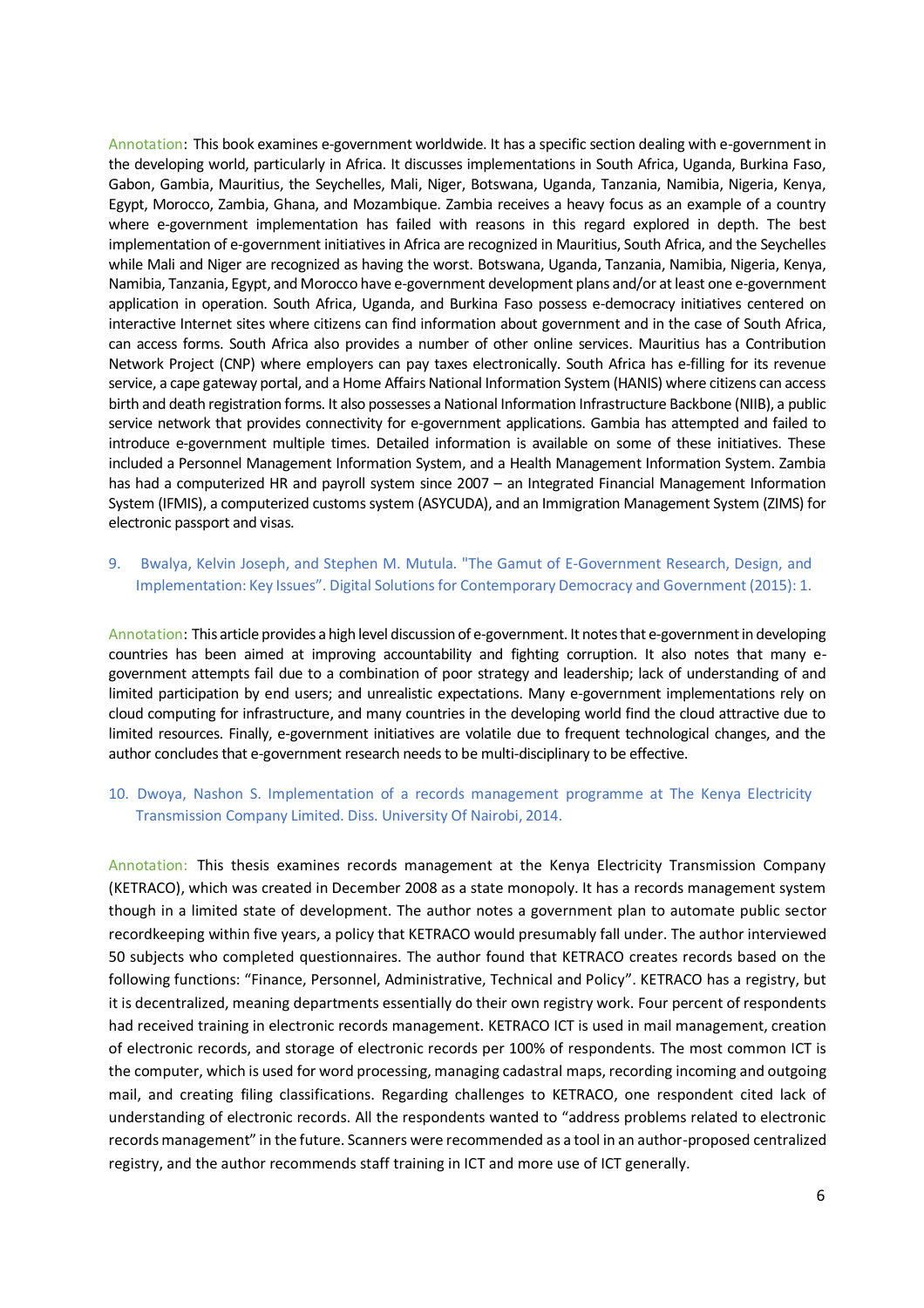11. Erima, J. A. and Wamukoya, J. (2013), "Aligning records management and risk management with business processes: A case study of Moi University in Kenya", *Journal of the South African Society of Archivists,* Vol. 45, pp. 24-38.

Annotation: This article is a case study of Moi University in Kenya and how it manages its records. The authors found that Moi generates electronic (as well as traditional) records in: administrative records; financial records; architectural records; personnel records; medical records; students records; academic reports; council, senate, deans' and other committee records; ICT records; circulars, minutes, notices, internal memos, advertisements, correspondences, statistical records, audit and other reports, research and conference records. The authors found that records management at Moi was generally poor, and that the university does not have an electronic records management programme. They argue for a comprehensive records management programme that includes electronic records. They do note an on-going "records automation" process that they would like the university to prioritize. The authors argue that the central registry, in collaboration with Moi's ICT department, should head the electronic records management programme. Finally, the authors' desired that the organizationwide enterprise records management be integrated with a risk management programme.

12. Gitonga, R. K., Ndirangu, M. and Githeko, J. M. (2013), "The Perception Of The Influence Of ICT Integration On Quality Of Students' Records Management In Kenyan Universities", *International Journal of Innovative Research and Development,* Vol. 2 No. 5.

Annotation: This study examines the perception of ICT (Information and communications technology) on students' records in the Nairobi metropolitan from the perspective of students and lecturers. The authors' found the perception overwhelmingly positive from both perspectives.

13. Keakopa, M. S. (2002), "Automated records management systems in the ESARBICA region", ESARBICA Journal, Vol. 21, pp. 41-48.

Annotation: Most ESARBICA countries have not utilized the ICTs they have with the exception of South Africa, which has in place tools to develop and formalize electronic recordkeeping systems; the Umgeni Water project is a leading example. The author references models in place outside of Africa, primarily in Australia, for example, Designing and Implementing Recordkeeping Systems (DIRKS) in New South Wales and the Victorian Electronic Records Strategy in Australia. ESARBICA needs metadata standards for recordkeeping, practical tools and standards for training and to exploit links with partners such as as International Federation of Library Associations and Institutions *(*IFLA), the United Nations Educational, Scientific and Cultural Organisation (UNESCO) and the International Council on Archives (ICA). Most importantly, electronic records programmes have to be made core functions of the national archives with supporting legislation in place. The strength of this article is in the author's exploration of the ethical issues archivists face in the implementation of information technology in regard to issues such as the right of access to information, individual privacy, intellectual property rights, standardization, accessibility and security and relevant training. The author also highlights the impact of political interference in records and archives and cultural considerations.

14. Keakopa, S. M. (2010), "Overview of archival and records management developments in the ESARBICA region", *Archives and Manuscripts,* Vol. 38 No. 1, pp. 51-77.

Annotation: This article examines the history and current activities of ESARBICA. The author discusses many of the problems that other authors have identified, including difficulties in staffing and training for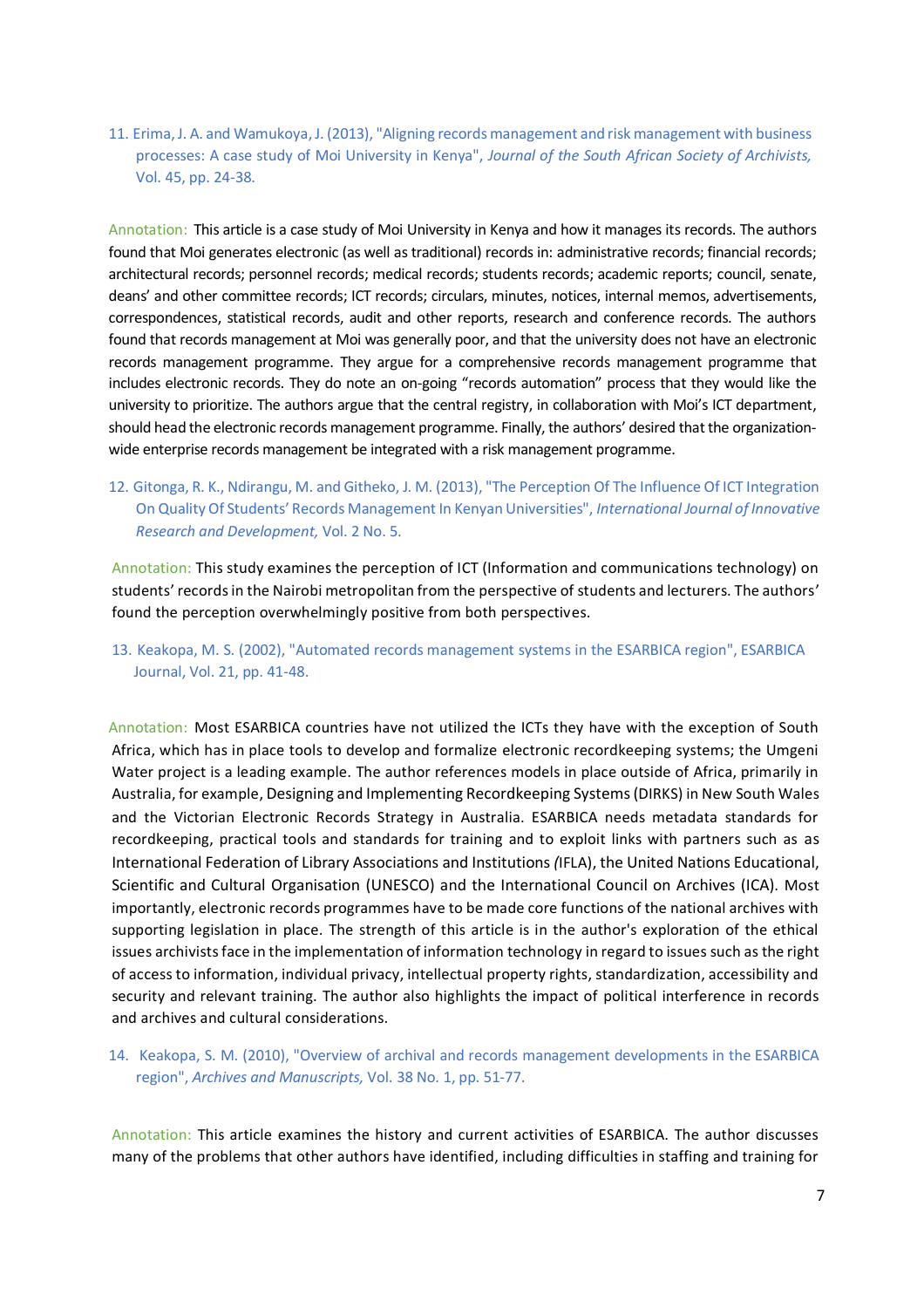archives, as well as outdated legislation. The author notes that South Africa has legislation that now addresses electronic records, with Botswana having made an attempt. Tanzania and Uganda also have new legislation, but no information is offered regarding quality. Regarding electronic records, the author notes that South Africa's national archives has a limited collaboration with the South African Information Technology Agency (SITA) that has resulted in an e-procurement system. Botswana has instituted a Total Records and Information Management (TRIM)based National Archive and Records Management System (NARMS) in 2009, which aims to foster e-records management and archiving in government ministries. The status of this project is in doubt, as many problems are reported. Similarly, South Africa possesses a TRIM-based Independent Communications Authority of South Africa (ICASA). However, this possesses many of the same problems as Botswana's initiative. Some government entities in Botswana have implemented electronic document and records management systems (EDRMS), but no details are offered about these. Kenya's national archive has computerized some ministry records and has procedures for e-appraisal and disposal.

# 15. Keakopa, S. M. (2010b), "Overview of archival and records management developments in the ESARBICA region", Archives and Manuscripts, Vol. 38 No. 1, pp. 51-77.

Annotation: The author begins by discussing the origin of ESARBICA, its objectives, and a brief historical survey of developments in the region. Challenges and progress are demonstrated in these main areas that stem from the colonial era: oral traditions programmes to supplement colonial records (e.g. Oral Traditions Association of Botswana); repatriation of migrated archives, those records that were originally created and maintained by colonial administrators in Africa but were moved out of the continent at the end of the colonial period (e.g. Kenya, Botswana); backlogs of unprocessed records in registries; human resource development, training and staff retention; archival legislation including access to information; preservation, digitization and conservation issues including of e-records; outreach programmes and marketing strategies; establishment of integrated records management programs. To help cope with the challenges faced by archivists and records managers in the region, the article argues that strengthened archival leadership, and forming partnership with stakeholders, would be a step in the right direction. The article concludes by proposing that the region needs coordinated efforts and detailed research to find better solutions and inform regional policies in archival and records management developments.

16. Kemoni, H. N., Ngulube, P. and Stilwell, C. (2007), "Public Records and Archives as Tools for Good Governance: Reflections within the Recordkeeping Scholarly and Practitioner Communities", ESARBICA Journal: Journal of the Eastern and Southern Africa Regional Branch of the International Council on Archives, Vol. 26 No. 1, pp. 3-18.

Annotation: The authors begin by presenting examples from around the world of the use of records as documentary evidence to promote transparency for example, in a government related corruption court case in Kenya, during South Africa's anti-apartheid struggle, among others. They then focus on the use of archives as tools for facilitating governance and human rights, again using global examples. The authors draw on studies by the International Records Management Trust (IRMT) which shows that efficient records management provides poverty reduction, accountability and effective management of state resources, rights protection, anti-corruption strategies and services to citizens. The authors conclude that for good record systems to exist, archivists and records managers need to work in close collaboration.

17. Kemoni, H. and Ngulube, P. (2008), "Relationship between records management, public service delivery and the attainment of the United Nations Millennium Development Goals in Kenya", *Information*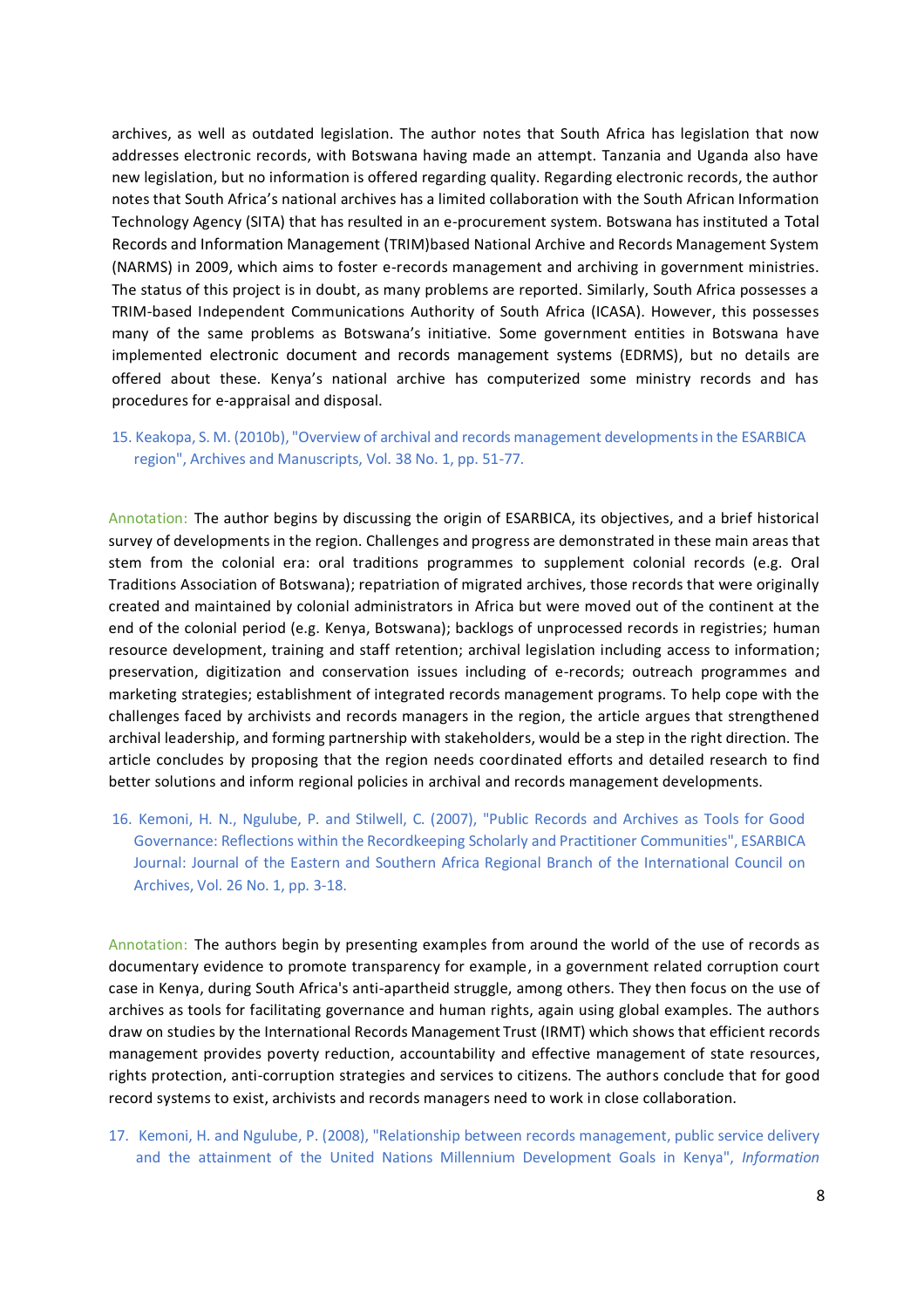#### *Development,* Vol. 24 No. 4, pp. 296-306.

Annotation: The article is a literature review and discusses recordkeeping and the Millennium Development Goals (MDGs) for Africa in Kenya. The article identifies a policy of land repossession by the governing party, the National Rainbow Alliance Coalition, beginning in 2002. This policy was stymied by poor recordkeeping. The failure of recordkeeping to support this policy led to an outcry that included government officials and members of the National Archives and Documentation Service (KNADS). Circulars were published which linked poor recordkeeping and a deleteriousimpact on public service delivery. The circulars attempted to encourage public officers to consult KNADS on recordkeeping. Supporting these circulars was a press release by the permanent Secretary of the Office of the Vide-President and Ministry of Home Affairs that requested the public and officials to file formal complaints with KNADS if they encountered a similar poor recordkeeping event. In 2003, the government of Kenya created a Task Force on poor recordkeeping. The rest of the paper brings up several key points including:

- A weak public service in Kenya
- The introduction of e-government in Kenya as a method to improve public service.

The Kenyan government has made some moves to ameliorate the problem of poor recordkeeping, including establishing a Public-Sector Reform and Development Secretariat and the Kaizen Institute Project. Both involved streamlining workplace activity. KNADS was involved to provide archival experience. In general, the article argues that good recordkeeping practices form the basis for good public service.

# 18. Kemoni, H. N. (2007), *Records Management Practices and Public Service Delivery in Kenya.* PhD thesis, University of KwaZulu-Natal.

Annotation: This thesis includes a section on electronic records in Kenya, specifically in the government registry system and in the Kenya National Archives and Documentation Service (KNADS). The author found the computers available to KNADS were used for tasks related to records management rather than for actually managing or creating electronic records. Within the author's survey of registry employees, the author found that more than half of survey respondents did not have a computer at their registry. Of those with computers, 12.7% said all were connected to a local area network. About 8.3% of registry respondents "used computers to create electronic records". Records created were "emails, databases, spreadsheets, and word-processed documents". Information captured when creating these records consisted of content, context, and structure. PC hard drives were the most common storage medium, with floppy diskettes next. There were no standard methods for labelling storage media. Passwords and login-ins were identified as the security method. Registries had no procedures for appraising electronic records. Respondents did not perform appraisal. The disposal procedure involved deleting information. The preservation procedure in registries was printing out records on paper. Challenges faced by registries included preservation, security, lack of computer skills by respondents and users, and lack of policy. KNADS provides no expertise to registries. No KNADS plan for management of public sector electronic records exists. Most cited challenges in managing electronic records by KNADS were inadequate staff and inadequate IT training. Survey respondents generally desired more computerization. The author argued for a KNADS survey to establish the volume of electronic records in the public service. The author also notes the existence of a Presidential task force to improve registry performance and investigate electronic records management.

19. Kemoni, H. N. (2009), "Management of Electronic Records - Review of Empirical Studies from the Eastern, Southern Africa Regional Branch of the International Council on Archives (ESARBICA) region", *Records Management Journal,* Vol. 19 No. 3, pp. 190-203.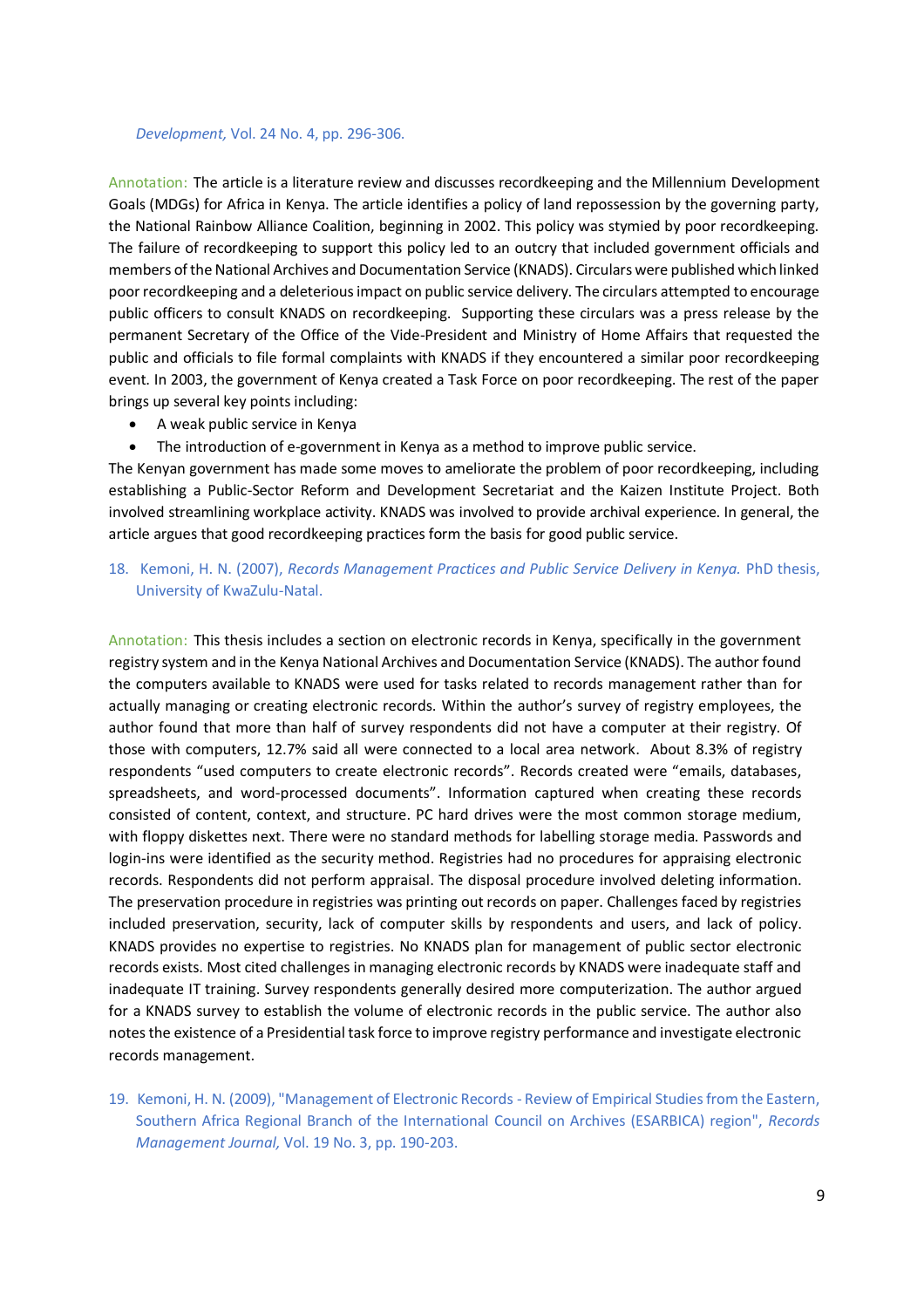Annotation: This article is a literature review that focuses on South Africa, Lesotho, Botswana, Namibia, and Kenya. In general, the ESARBICA region is unready for e-records. Poor policy, infrastructure, legislation, and training affect readiness. The region's national archives are not prepared to extend their work to e-records. The exception is South Africa, whose national archive has plans for public and private electronic records. The national archive of South Africa also collaborates with the State Information Technology Agency (SITA) to create standards and specifications regarding electronic records management in public bodies. Lesotho's national archive attempts to manage its e-records, but with little success. No legislation, written policies, strategies, or guidelines currently govern its e-records practice. Tanzania and Mozambique are the only ESARBICA countries with an ICT policy. South Africa, Tanzania, Zanzibar and Swaziland address e-records in their archival legislation. Botswana's national archive is working to establish policies and procedures for erecords, but it otherwise not managing them. Namibia has no plans and no current e-records management practice. Kenya's national archive has not performed a survey to establish the volume of e-records in the public service. Only South Africa and Kenya are currently treating e-records in a methodical way.

#### 20. Lemieux, Victoria L. "One Step Forward, Two Steps Backward?" (2015).

Annotation: The main argument of this paper is that ICT adoption has been a net negative for many countries concerning their records management programmes. The impacts of these problems have been in government transparency and accountability. The article surveys a variety of research that shows the complicated relationship of ICTs and records management, especially in African countries. Lack of digital records policies and legislation and decentralization of records management in governments are brought up as problems. The author notes three International Records Management Trust (IRMT) projects that attempted to provide tools to developing countries to improve their electronic records management capabilities; the "evidence based government project" of 2002-2004, which resulted in the "Records Management Capacity Assessment System (RMCAS) and the E-Records Readiness Tool;" the "trust and transparency in government" project of 2006-2008; and the "reliable evidence for ICT / e-Government and freedom of information (FOI) in East Africa" in 2010-2011 that found that records management was not being integrated with FOI initiatives. The major barriers the article identifies to effective e-records management in developing countries are a lack of legislative and policy frameworks, as well as a lack of resources. Furthermore, the author notes that records management suffers from encroachment of IT and ICT into areas formerly managed by the records management and archival professionals. In the IT and ICT world, records managers are seen as non-technical. In governments, records managment is often split between the national archive and some kind of IT ministry. Estonia is given as an example, even though its records management programmes are recognized as excellent.

# 21. Lowry, J. (2013a), "Correlations between ICT and Records Policy Integration and Court Case Management System Functionality: East African Case studies", *Records Management Journal,* Vol. 23 No. 1, pp. 51-60.

Annotation: This article is a summary of case studies from 2009-2011 based on the International Records Management Trust (IRMT) research project titled "Aligning Records Management with ICT/E-government and Freedom of Information (FOI) in East Africa". The project aimed to understand the integration of records management into ICT/e-government and FOI initiatives in the East African Community and specifically examined court case management systems. The Kenyan case study was hampered by inaccessibility of Kenyan courts. Instead, a Mr. John Mreria and the staff of the Kenya National Archives and Documentation Service (KNADS) gathered the material indirectly "during routine inspections of the Court of Appeal". Regarding ICT in the judiciary, Kenya has a Judicial Information Communication Technology (JICT) Committee that has been active since 2008. It is involved in the "digitisation of court records, the creation of a case management system, the development of communication infrastructure, the acquisition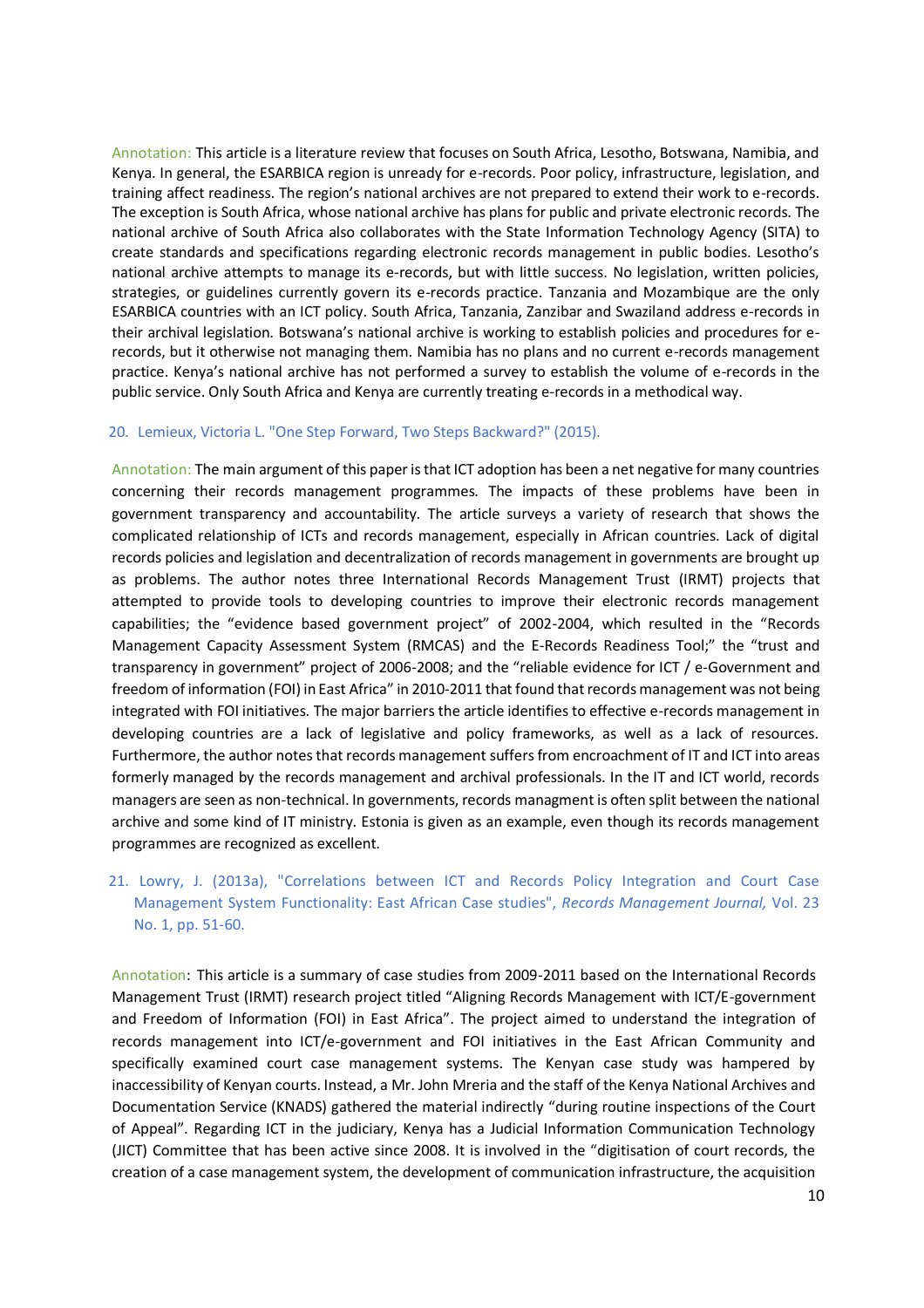of hardware and software, and the development of tele-presence court systems" The status of the digitisation project since 2010 is unknown. In October 2010, the digitization firm had "scanned 5 million pages of the 30 million targeted pages". The Kenyan Judiciary currently has an ICT Policy and Strategic Plan, launched in October 2010. The aim of this plan is to fully automate court processes and administrative functions. Regarding records management, Kenya's judiciary is divided into a technical unit and an administrative unit. Archivists are employed in the administrative unit. However, there is no overall records policy within the judiciary, except the Records Disposal Act, which does not apply to Court of Appeal records. Regarding the integration of records management functionality in case management systems, Kenya is pursuing automation. However, the committee responsible includes no archives professionals. The plans were not available to the authors, so no evaluation of their state can be made.

# 22. Lowry, J. (2013b), "Freedom of information and government records in Kenya, Uganda and Tanzania", *Archives and Manuscripts,* Vol. 41 No. 1, pp. 23-32.

Annotation: The Kenya Freedom of Information (FOI) Bill 2007 (and later 2012) mandated an FOI commission and records management systems for Kenyan ministries, departments, and agencies (MDAs). At the time of writing this article, this bill had not been enacted. The bill provided three years for compliance, wherein every MDA would be required to move its record production to a computer-based system, ostensibly for FOI reasons. This has led to pushback from Kenyan public authorities, which believe this will be very difficult. Lowry believes, firstly, that computerisation will not necessarily aid in providing effective FOI, and secondly believes that the Kenyan National Archives and Documentation Service (KNADS) should be empowered to set standards and guidelines regarding FOI. In Kenya, access to records is restricted until 30 years after closure, even though the Kenyan Constitution guarantees Kenyans access to information. The Kenya FOI Bill also moves responsibilities formerly belonging to KNADS to the new FOI Commission. Lowry believes this will cause a split in Kenyan records management. Lowry desires an oversight body that will harmonise records management. The paper includes a regulatory framework for the management of records with specific practices. Kenya has none of these practices in place except one: "A scheme of service exists for staff responsible for managing records in digital or paper form, from creation to disposition. The scheme of service spans government and ranges from clerical to management positions".

Lowry notes that the Kenyan Bill would provide for an ombudsman with the power to examine and prescribe systems and procedures for records management in MDAs. However, he points out that "there was little evidence that the implementation of the laws will consider the completeness, accuracy and accessibility of government records in all formats".

23. Lusuli, A. L., and G. Rotich. "Challenges affecting public procurement records management practice in public entities in Kenya: A case of the National Treasury". International Journal of Social Sciences and Entrepreneurship 1.10 (2014): 120-144.

Annotation: This study examined the intersection of records management and public procurement in Kenya. It surveyed 80 officials at the National Treasury, including professionals in procurement, records management, ICT, finance, and human resources. Slightly more than half of the respondents indicated that "modern technology" was not used in managing procurement records. "Complicated technology" and "low technological knowledge" lead to poor records management, according to the majority of survey respondents.

24. Makau, James A. Factors influencing management of case backlog in judiciary in Kenya: a case of courts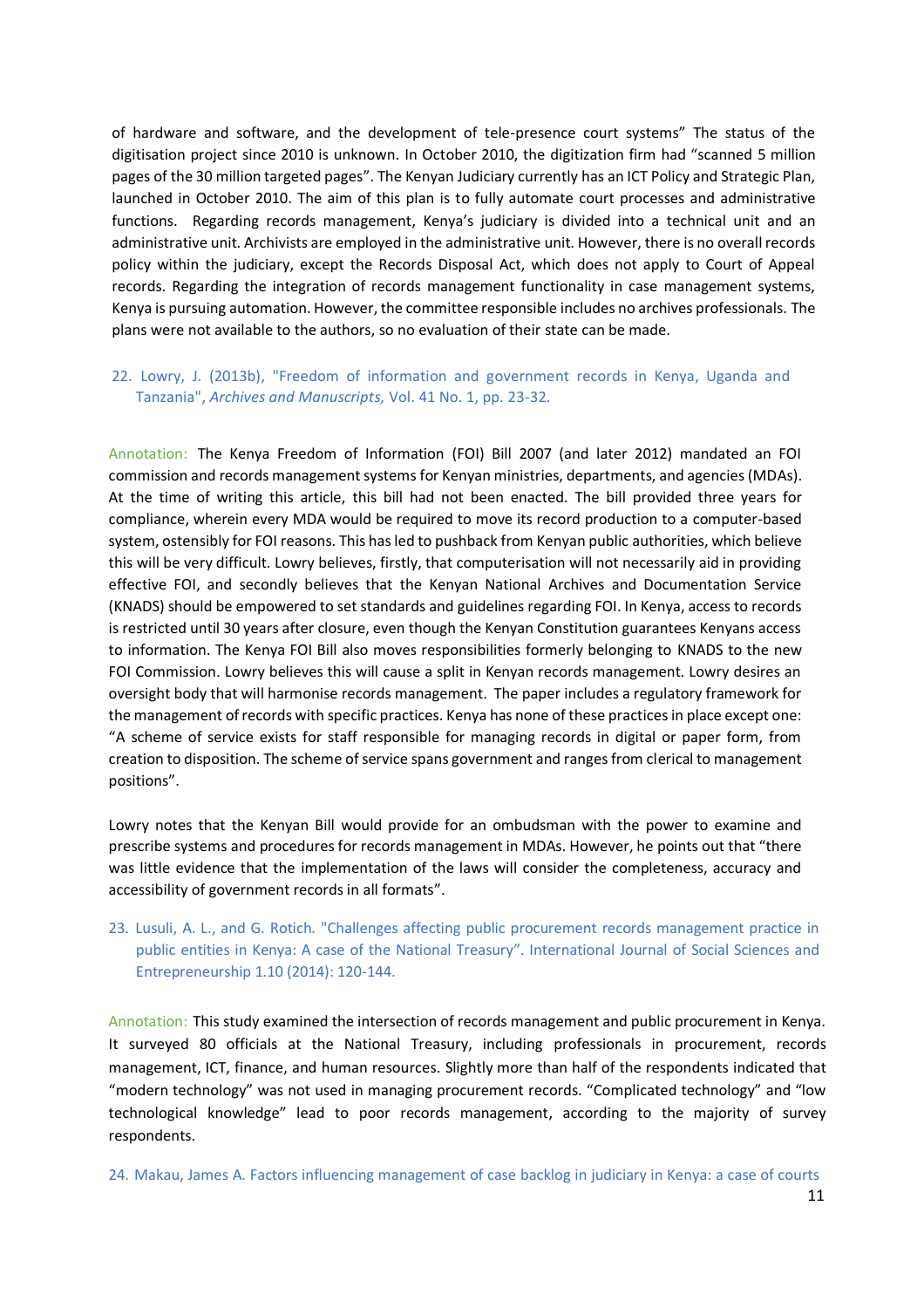#### within Meru and Tharaka Nithi counties. Diss. University of Nairobi, 2014.

Annotation: The author examines problems in the Kenyan judiciary regarding long case backlogs. The judiciary regularly loses files, which exacerbates the backlog. In the literature review, the author aligns himself with other authors who believe that ICT will ameliorate these problems and improve case backlogs and access to justice. The author surveyed 200 judiciary staff from three divisions (management, middle level, and frontline) using questionnaires. The author found that 59.6% of respondents thought that the lack of ICT in courts had an effect on the case backlog. About 61.5% of judiciary staff thought that staff competence with ICT was low. About 86.6% of respondents wanted more training on ICT for staff. On page 46, the thesis appears to show that ICT is NOT used by a majority of respondents, but the author states the opposite – this point remains unresolved. More than half of the respondents, 75%, agreed that poor records control systems contributed to the backlog. A maximum of 88.4% of the respondents felt that ICT could have a positive impact on improving case backlogs. A total of 86.5% felt that automation of courts would enhance public confidence. Another 88.5% felt that ICT can speed trials. A total of 94.3% felt that "ICT on data processing and archiving information" could help manage case backlogs. At least 88.5% felt that ICT could help transparency while 55.8% felt that automation of courts could influence the backlog. However, when asked to state whether automation was currently helping to ameliorate the backlog, the respondents were almost evenly split.

# 25. Marquette, H. and Doig, A. (2004), "Drilling down to the detail: A case study into anti-corruption project records and record-keeping", *Crime, law and social change,* Vol. 41 No. 1, pp. 1-14.

Annotation: This article examined record-keeping practices within humanitarian donor organizations. The authors found that public service reform in developing countries has been linked by some authors to improved recordkeeping, not vice versa. Many countries in Africa have been the recipients of multiple donor initiatives in attempting to improve public services. The article argues that recordkeeping of anticorruption initiatives by donors like the European Union is terrible and as a result there is no way to evaluate the effectiveness of projects. However, this article did not have any information explicitly addressing electronic records.

# 26. Maseh, E. (2015a), "Managing Court Records in Kenya", *African Journal of Library, Archives & Information Science,* Vol. 25 No. 1.

Annotation: The Kenyan judiciary experiences significant case backlogs due to poor recordkeeping practices. Poor records management practices in the judiciary lowers public trust in the administration of justice. The Kenyan judiciary has introduced electronic case management, integrated document management, and audio-visual recording tools in an attempt to address this problem. However, there are not enough senior records management professionals in Kenya to guide policy processes that might aid the situation. Furthermore, the existing Kenya records policy is almost solely devoted to the management of paper records. The author argues that the adoption of the Australian records continuum (RC) model in the Kenyan judiciary will help to address the issues described above. Professionals also need to engage with records management literature to stay in touch with current trends and new ideas. The author points to the results of a study showing that most Kenyan records professionals are self trained to support the need for further education and training. The author also argues that the Kenyan judiciary must create a records management policy incorporating standards and best practices for records management professionals to follow. This policy should find its basis in ISO 15489-1. The author argues that records management roles within the judiciary require clear definitions of responsibility and accountability, and that records themselves must meet the quality standards laid out in ISO 15489-1, which will also aid the judiciary in using its electronic case management system. The management of records must also conform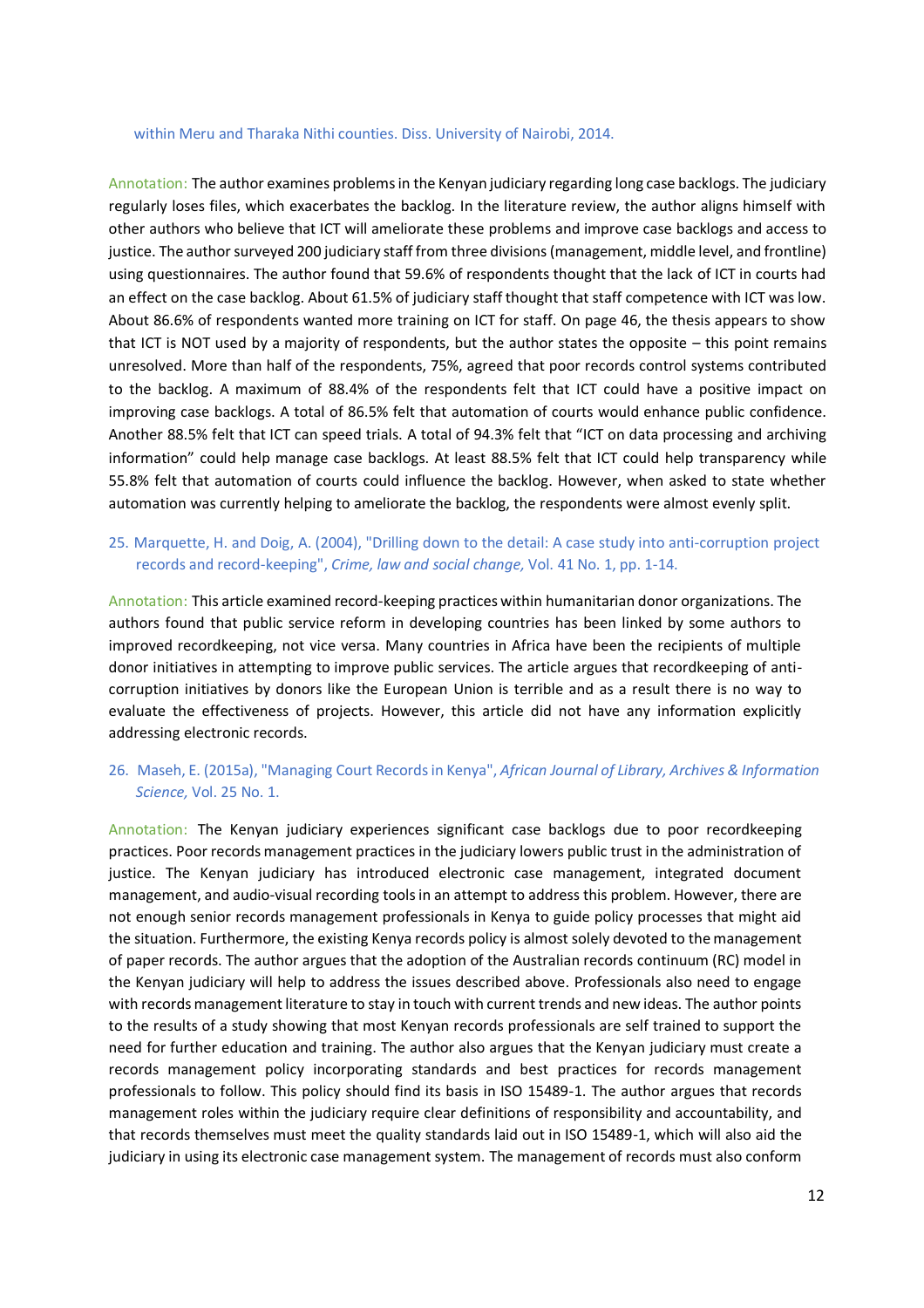to ISO 15489-1, allowing records to be preserved, accessed, and disposed of as appropriate. Correct management will ensure the integrity of records.

# 27. Maseh, E. (2015b), *Records Management Readiness for Open Government in the Kenyan Judiciary.* PhD thesis, University of KwaZulu-Natal.

Annotation: This PhD thesis represents the material from which Maseh's article "Managing Court Records in Kenya" was crafted. Electronic records are admissible as evidence in Kenya. The Kenyan Open Data Initiative (KODI) was launched in 2011 to provide citizens with information about government. This was followed in 2012 with the "Judiciary Transformation Framework" that aimed to engage the public with the judiciary. Kenya has corruption problems that explain the government's recalcitrance to pass freedom of information legislation. However, the Kenyan Bill of Rights and the Constitution oblige the state to provide for citizen access to information. Within Kenyan court registries, there exists some computerized retrieval of paper records and file tracking. The author's survey of professionals in the judiciary found that 87% worked with paper records only, with 13% working with e-records and having an ERMS. One enterprise records management system instance was implemented with funds from a The United States Agency for International Development (USAID) donation. A single magistrate court in capital Nairobi had created its own computer catalogue of files. The professionals surveyed believed that ERMS was needed widely to ameliorate registry storage problems. Although case backlogs are sometimes associated with poor records management, the author's survey found that 95% of respondents felt that staffing was the primary problem, with poor records management at 37%. The author found that there was confusion within the registry as to whether an e-records management policy existed. Registrars surveyed believed Kenya was ready for e-government and had the necessary infrastructure. Finally, the author notes five judiciary records management plans between 2012 and 2016, all centered on computerizing registries. These plans included ERMS; an integrated document management system; audio visual recording and transcription of court proceedings; e-judiciary framework using ICT to digitize court records; an SMS inquiry system for the public; and teleconferencing. The author notes that nothing in this plan aims to improve the records management policy explicitly.

#### 28. Mazikana, P. (1997), "Africa", in Courrier, Y. (Ed.) *World Information Report*, UNESCO, Paris, pp. 144-154.

Annotation: Computers and information technology are first mentioned in the section dealing with private records in Africa. However, these are not connected explicitly with recordkeeping but instead as signs of economic liberalization. In the section on education, the author notes that African archival education is beginning to place a heavy emphasis on automation, without explaining exactly what the term means. Most of the relevant content occurs in a section called "Impact of Information Technologies on Archives." The author notes the increasing importance of fax machines and word-processing. The author provides 1996 figures for the use of personal computers in the government of two countries: South African at 100% and Kenya at 50%. The use of emails in government was reported to be 30% in South Africa, and 5% for "internet" use in Mauritius. The author notes that Namibia, South Africa, and Zimbabwe all had some kind of e-records programme but does not elaborate. Importantly, the author states that South Africa began an "automation" programme in 1974 and in 1996, possessed a database of 6 million records. The author concludes by stating the African countries were generally not embracing the opportunities of new technologies.

29. Mazikana, P. (1998), "Records Management Training in Sub-Saharan Africa", Records Management Journal, Vol. 8 No. 3, pp. 77-83.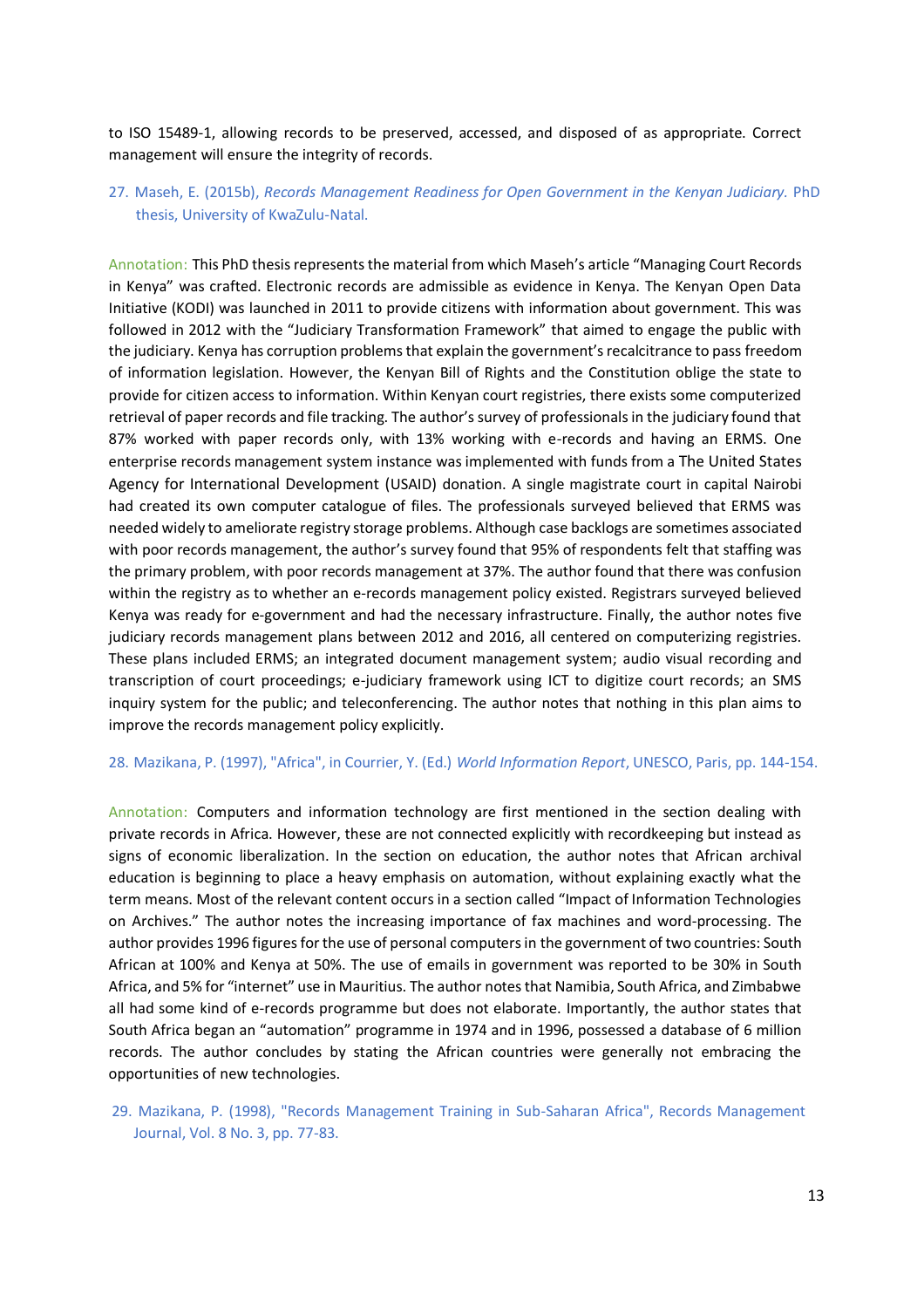Annotation: This article has two components. The first is a survey of professional practice regarding records management in sub-Saharan Africa. Records management has a weak professional presence, whereas archivists have a stronger representation. Many public and private sector employees who do records management work in registries. Records management in the private sector is generally weak. South Africa has the most developed records management profession. Dedicated training facilities exist in several countries, including South Africa, Kenya, Botswana, and Zimbabwe. The second part of the article describes the activities of a Zimbabwean records management consultancy called TechTop. Besides providing general records management consulting, they also advise on electronic recordkeeping issues. One service they provide is helping organizations to determine if they should move to electronic records management, and if so, how to achieve this. The author of this article, Peter Mazikana, is the founder of TechTop.

# 30. Mazikana, P. (2009), "A missed opportunity: archival institutions and public sector reforms", *ESARBICA Journal,* Vol. 28, pp. 36-51.

Annotation: Mazikana's argument is that public and civil service reforms in Africa were not effectively linked to records management. A wave of public service reforms swept through east Africa between 1990 and 2011. The author lists the following:

- Kenya: Civil Service Reform Programme (1992) and Public Service Reform Programme (2001).
- Tanzania: Civil Service Reform Programme (1990s) and Public Service Reform Programme (2001- 2011).
- Uganda: Civil Service Reform Programme (1991-1997) and Public Service Reform Strategy (1997)
- Zimbabwe: Civil Service Reform Programme (1990).
- Mozambique: Public Sector Reform (2001-2011).
- Malawi: Public Sector Reform Management Programme.

The reforms were generally in the following areas: financial management, human resource management, decentralisation, privatisation and outsourcing. The author notes two kinds of systems that were often created as part of the reforms: Integrated Financial Management Information Systems (IFMIS), and Human Resource Management Information Systems (HRMIS). The former is not explicitly stated to produce e-records, and does mention paper records, while the latter consists of databases drawing on a variety of paper records that often produce very incomplete data. Many of the programmes instituted, like the two described above, involve a decentralization of power within an organization. The author then pivots to discussing the archival profession. The author states that IT specialists are incapable of managing and preserving e-records, but archivists are currently unable to do so either because they were unable to: (1) Take part in the reform process, either out of ignorance or inability to keep up with the pace, (2) Failed to provide relevant services to corporations, (3) Held a conservative professional outlook focused on heritage, (4) Held a narrow view of their own mandates, (5) Focused on registries, and (6) Were poorly trained. Mazikana concludes that it is not too late for these countries to take advantage of the opportunities offered by public and civil service reform.

# 31. Mnjama, N. M. (1993), "Archives and Records Management in Africa", *Information Development,* Vol. 9 No. 1-2, pp. 83-86.

Annotation: The article explores the current state of affairs in the archival sphere in the eastern and southern African region. The study examines the development of archival services in the Eastern and Southern African Branch of the International Council on Archives (ESARBICA), including the study of countries such as Botswana, Kenya, Lesotho, Malawi, Namibia, Zimbabwe, Mozambique, Swaziland, Seychelles, Tanzania and South Africa through questionnaires and literature reviews. Common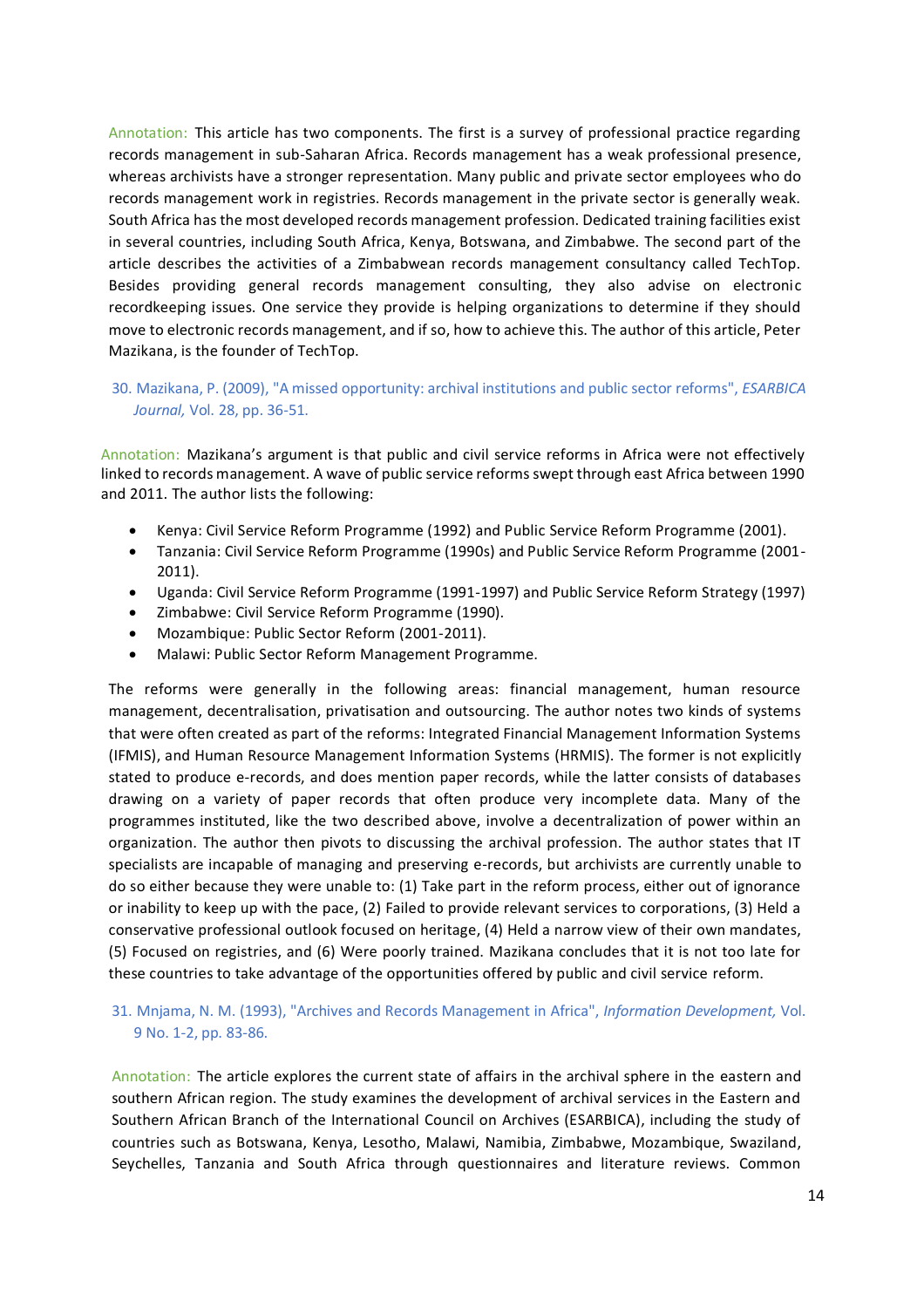challenges identified were the inability for researchers to use archival information, inadequate funding aids, outdated archival legislation and acts, lack of professional archivists, lack of technological and archival training schools, poor systems of arrangement and description, understaffing of repositories, poor infrastructure, and inadequate retrieval tools (pp. 458-459). Other challenges include a lack of readiness to gain control of electronic and audio-visual records and the general management of human resources as many trained professionals go on to pursue private sector employment. Many records of interest also are held overseas by colonizing countries and even gaining copies has been slow if not denied. Mnjama suggests the way to move forward is to reassess the roles of the national archives by placing them in ministries with ministerial power in order to become more visible. Mnjama also suggests the need for archival institutions to "re-invent themselves" (p. 468) into information management institutions that are needed for current operations, to amend archival legislation, to get involved with local communities, and to finally develop better relations throughout professional associations and ESARBICA member states in order to foster regulations and support.

# 32. Mnjama, N. M. (1994b), "Records Management at the Kenya Railways Corporation", *Information Development,* Vol. 10 No. 3, pp. 208-214.

Annotation: The Kenya Railways Corporation, at the time of writing, had poor records management. Several previous studies were completed or initiated by outside organisations regarding the Corporation's records. The author completed one himself and noted the major difference in recordkeeping practice between the Corporation's offices in different cities. The author identified a number of deficiencies related to records creation. The registry system that the Corporation used for paper mail resulted in delays of several days between the receipt of mail and the mail being set before the relevant person or department. A poor classification system also hampered recordkeeping. Indexing was noted as extremely poor. Workflow within registry offices was identified as poor. Misfiling was also a problem, although the author notes that file labelling within the Corporation was exemplary. The author identified a number of deficiencies related to current records. These included file loss, file tracking (performed solely by employee memory), and no re-submit/bring forward system within the registries. For non-current records, the author identified inadequate storage facilities and policies as the major problem. Although retention schedules existed, they were both out-dated and not followed by the staff. Staff were not trained in records management. The author argues that the administrative reform programme that was underway within the Corporation at the time of writing required a robust records management programme to address the identified deficiencies.

#### 33. Mnjama, N. (2001), "The Management and Preservation of Personnel Records in ESARBICA Members States", Records Management Journal, Vol. 11 No. 2, pp. 111-120.

Annotation: The author states that professional literature on archives and records management pays little attention to the subject of managing personnel records (most are paper-based) despite the fact that these records take up significant physical space in public offices and contain rich statistical and administrative data. While most African countries have introduced aspects of automation into the personnel function, most personnel records do not have well-developed retention periods, which increases their growth. Most archives will not accession personal records due to their physical scope nor do they have the regulations and guidelines to manage personnel records. Using survey results, the author discusses the type of details included in employee files, from general to sensitive and confidential. The author then outlines factors determining the selection and preservation of personnel records per country, including the level of sensitivity, varying retention periods and seniority levels of staff. Regarding freedom of information, the author asserts that employees will increasingly demand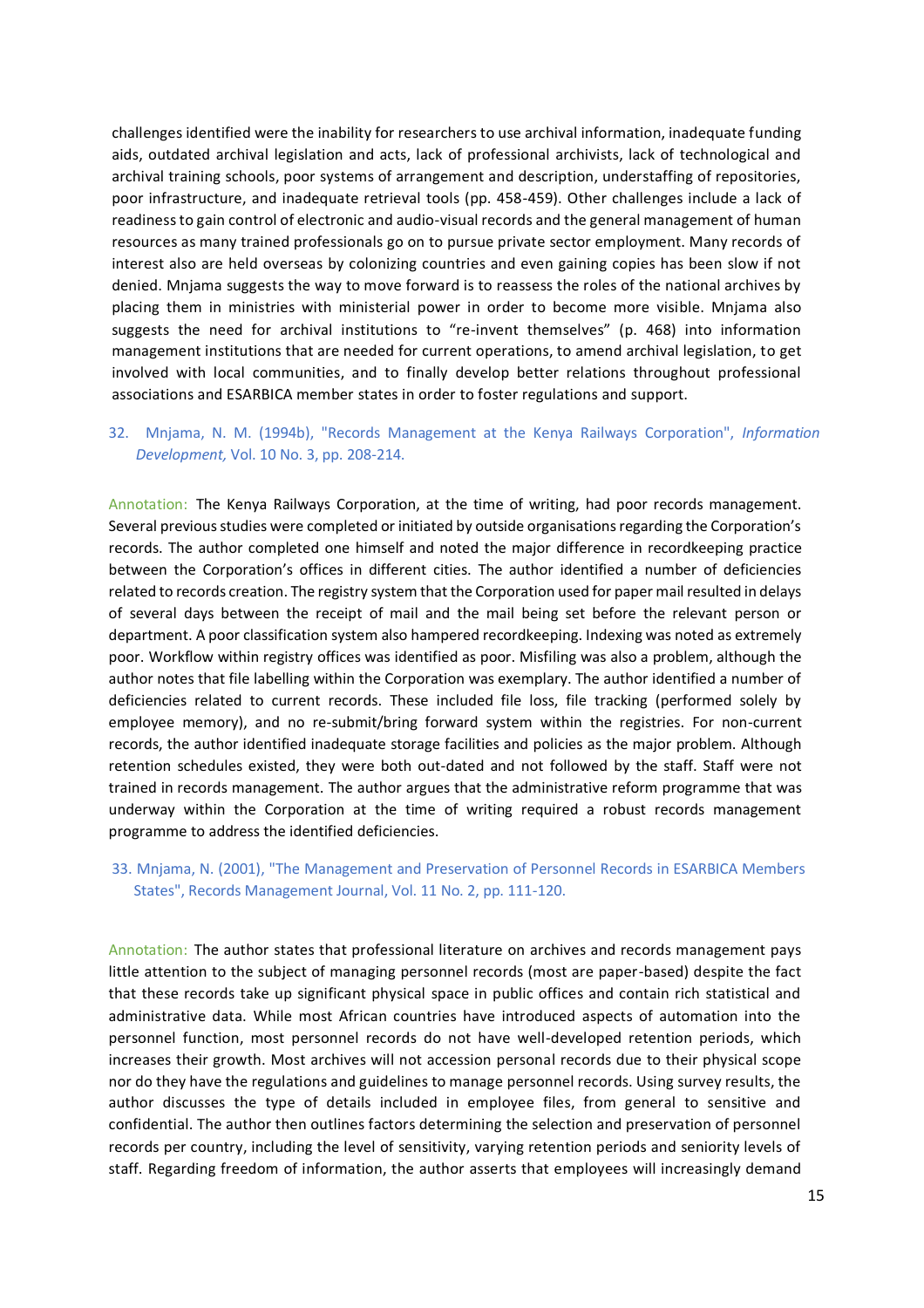both access to their personal records and government rational for collecting personal information. Employers will need to be equipped to deal with requests for records in a timely manner and ensure that records are accurate and adequately protected.

# 34. Mnjama, N. (2003), "Archives and Records Management in Kenya: Problems and Prospects", *Records Management Journal,* Vol. 13 No. 2, pp. 91-101.

Annotation: The proliferation of non-archival functions of the Kenya National Archives during the tenure of Dr. Maina Kagombe in the 1970s impaired the Archives' ability to perform key records management functions. A report by the United Nations Educational, Scientific and Cultural Organisation (UNESCO) consultant John Walford, found that the Kenya National Archives was failing in its duties. As a result of this report, Kagombe was let go. The author finds a golden lining in Kagombe's actions. He argues that many of the functions initiated during Kagombe's tenure made the archives more accessible. The author identifies the implementation of ICTs over traditional paper-based records management systems as one of the key problems facing Kenyan records management. One major problem facing Kenyan records management is that although the Kenya Public Archives and Documentation Service Act of 1965 assigns responsibility for public records to the Director of the National Archives, it does not specify at what point in the records lifecycle the Director may take responsibility. The author also argues that there is a disconnect between the Archives Act of 1965, under which the archive operates, and its true activities. Electronic records are being actively created in Kenya, yet there have been no countrywide surveys to understand how they are managed. Systems for creating electronic records have not been adequately integrated into the existing paper-based registry system. Furthermore, the lack of electronic records experience among archives and registry staff compounds the problem. Kenyans who have these skills often leave the public sector for the private sector. Overall, there is no system for managing electronic records. As a result, paper-based systems are neglected, and the introduction of electronic tools for records management is incorrectly viewed as a solution.

### 35. Mnjama, N. (2005), "Archival Landscape in Eastern and Southern Africa", *Library Management,* Vol. 26 No. 8/9, pp. 457-470.

Annotation: Mnjama provides an overview of the challenges presented for records management in Africa and describes the risk. Historically, records management has received little attention to the deficit of archival institutions and the archival profession. Mnjama identified that the lack of funds and trained personnel are often cited as the main cause for challenges but argues the lack of comprehensive archival legislation is more important to address. Mnjama also highlights that the lack of physical and foundational infrastructure, inadequate training, attitudes, and standardization as major challenges to overcome. Some solutions include the need for top management (and government) support, amendment to archival legislation, more selective and rigorous staff training and employment, and development of more tools and techniques to allow for the standardization of classification systems.

# 36. Mnjama, N. and Wamukoya, J. (2007), "E-government and Records Management: An Assessment Tool for E-records Readiness in Government", *The Electronic Library,* Vol. 25 No. 3, pp. 274-284.

Annotation: This paper provides an outline for governments to check their readiness for e-records management. It opens with a general introduction to the concepts of e-government, ICTs, and some of the challenges of e-records. The authors argue that the success of ICT/e-government initiatives in Africa is often dependent on the existing state of paper records management. Poor paper records management leads to poor ICT systems integration and poor e-records systems. Furthermore, "laws,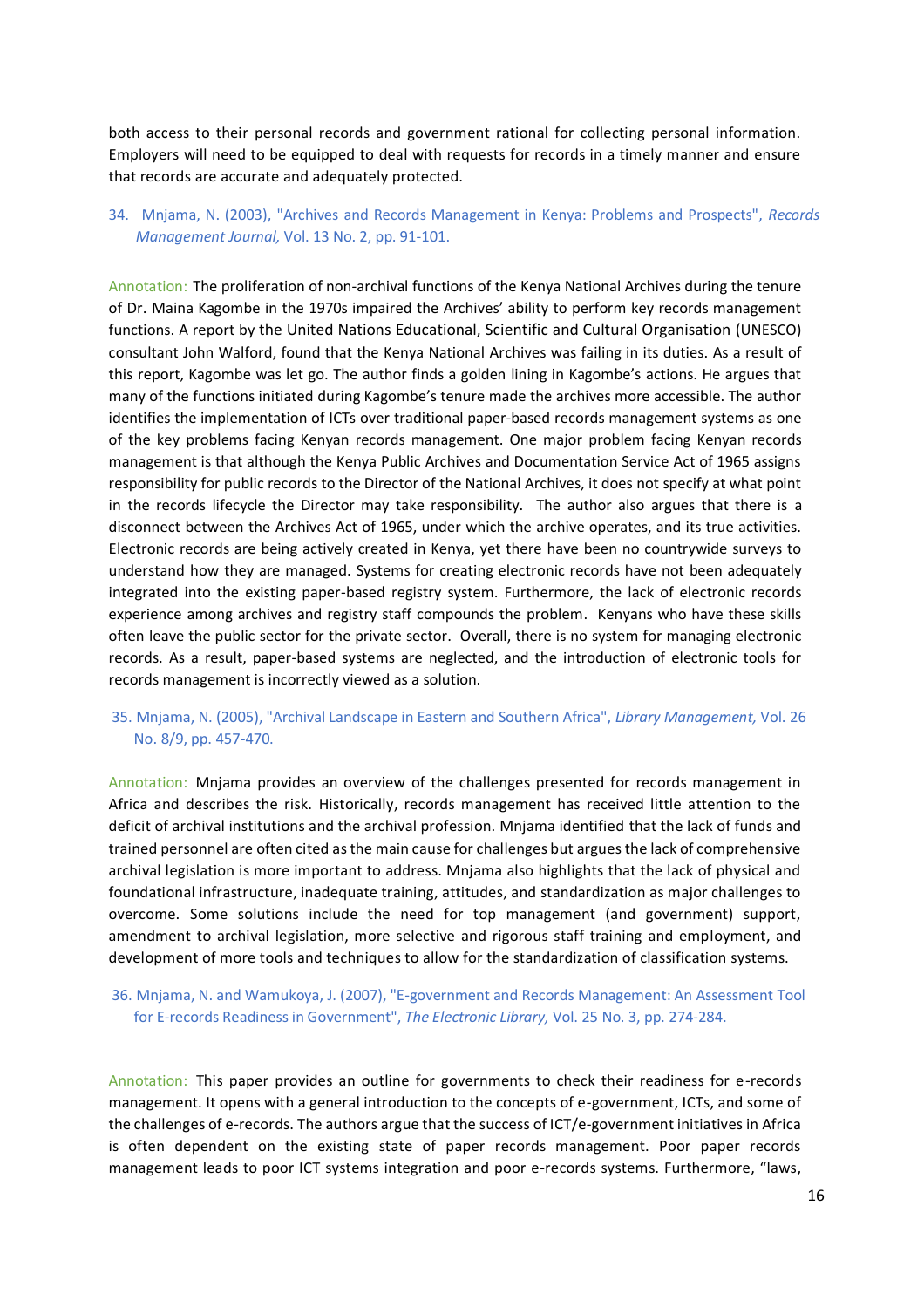policies, systems, standards, and procedures for managing e-records" are not common in Africa, and an ICT policy alone does not address these. Trained personnel and adequate resources are also uncommon. Comprehensive records management programmes within African governments are lacking. These programmes encompass policies, procedures, personnel, facilities, and the like. Finally, e-record preservation is a major challenge. Audit trails must be available for e-records to ensure integrity, security, authenticity, and accessibility.

# 37. Mnjama, N. (2008), "Access to records and archives in Kenya", *African Research & Documentation,* No. 106, p. 59.

Annotation: Kenyan archival legislation does not help provide public access to archives. A significant body of legislation hinders access to information generally. The author argues that public access to records is also hindered by the former colonial government's disinterest in providing public access, an attitude that continues. Kenya's Public Archives Act requires documents to be made available to the public after 30 years. However, many ministries have difficulty with compliance. Furthermore, records relevant to national security can be closed for 50 or 55 years (the paper is not clear here), and the author believes that in one case known as "Legal Notice No. 65 The Public Archives and Documentation (Public Access to Public Archives) Order, 2002", records were closed to protect corrupt officials. The author notes that although there is no legislation to this effect, the Kenyan National Archives restricts access to people over 18. The author also points out that Kenya still has an Official Secrets Act, a holdover from the colonial period. The author quotes the Kenya Times of 2007, where the paper argues that this act furthers corruption by allowing officials to declare records confidential at will. Kenyans do have the legal right to access registries after the payment of a fee. The author argues this is a limited framework for public access to certain records. An e-government system exists in Kenya. At the article's writing, there was no way for the public to access records generated within the e-government system. In 2007 Kenya drafted a freedom of information policy. The implications of this policy were unclear at the time of writing. More concrete problems identified included: Missing and misfiled information at the National Archive; lack of reading rooms at National Archives locations other than Nairobi; and better arrangement and finding aids are required.

38. Moemi, C. (2015), "Influence of Records Management on Service Delivery in the Public Sector in Kenya: A case of Lands Department, Ministry of Lands, Housing and Urban Development", *Strategic Journal of Business & Change Management,* Vol. 2 No. 2.

Annotation: The author conducted a survey aimed at every employee (231 in total) in the Department of Lands, Housing and Urban Development in Kenya along with 1000 members of the public. This resulted in 371 respondents, or 30% of the target. The purpose of the survey was to determine the influence of record management processes on service delivery in the public sector, and the extent to which records control influence service delivery in the public sector. The survey found that although electronic records management exists in the department, most records management is performed manually. The study also found that the processes involved in records management are not regularly audited for compliance. The authors recommend the creation of an audit programme.

# 39. Moturi, Christopher, Rahab Mburu, and Njeri Ngaruiya. "A Case for Judicial Data Warehousing and Data Mining in Kenya". American Journal of Computing Research Repository 4.1 (2016): 7-14.

Annotation: This paper provides an in-depth look at how a data warehouse for the Kenyan judiciary might be created using the Extract, Transform and Load (ETL) process. This is a technical document, and not written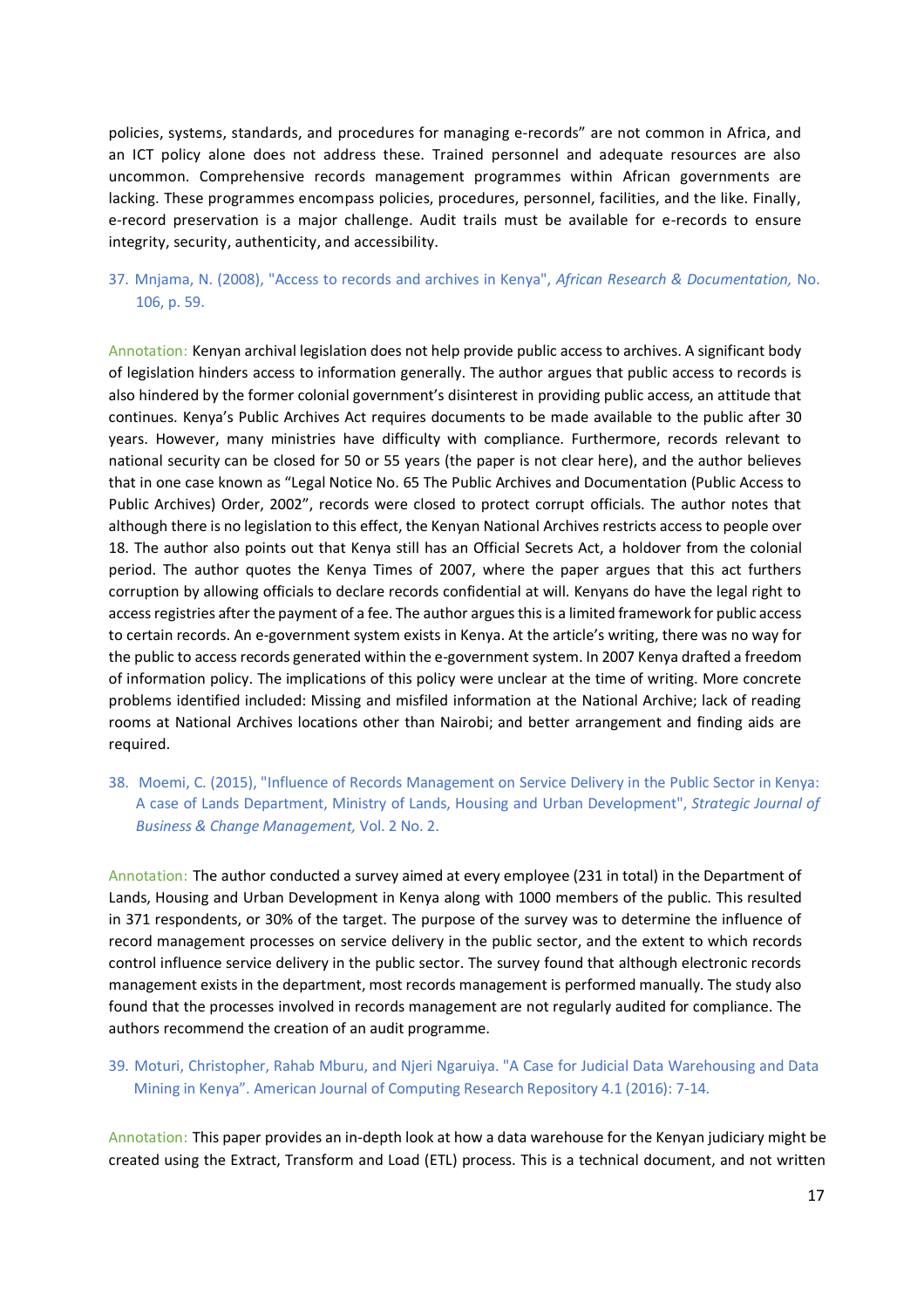from a records management perspective. The proposed database would help facilitate quick access to justice in Kenya. Data would be pulled from the Court Management System (CMS), Judicial Help Desk (JHD), Integrated Financial Information System (IFMIS) and flat files. The database would be part of the court registry system. Much of the work in the registry, and thus much of the work that would go into the database, is reliant on word-processing and is very error prone. Furthermore, the author notes that the data to be used in the warehouse would often be moved by email, which is a possible record management problem. Finally, the article addresses issues like reliability and authentication as purely security issues and not in an in-depth way, with no reference to records management principles. Further analysis of this plan is required from a records management perspective.

40. Mutimba, Collins Juma. Implementation of electronic document and records management system in the public sector: a case study of the Ministry of Higher Education Science and Technology. Diss. University of Nairobi, 2014.

Annotation: This thesis investigated an Electronic document and records management system (EDRMS) implementation at the Kenya Ministry of Higher Education, Science, and Technology (MoHEST). The ministry has suffered from complaints of slow service and lost files. These have persisted even with an EDRMS implementation. The author interviewed 52 MoHEST employees – records managers, clerical officers, IT staff, and heads of departments. A total of 59% of respondents were not aware of a records management policy while 83% stated that they had been trained in records management. They further specified whether this training was for paper records (28%) or e-records (22%). A total of 80% had received training in the use of the EDRMS while 84.4% had used the systems for less than a year. It was later revealed that the EDRMS implementation had failed and was no longer being actively used. About 83% of respondents said they had been trained on EDRMS "to a small extent." The author identified good training as key in adoption and use of an EDRMS. Of the total respondents 73% said they understood the importance of EDRMS "to a small extent," meaning that the majority of respondents did not believe the EDRMS was important while 76% did not prefer using the EDRMS, showing low staff confidence in it as a solution. However, 70% also said that they were "more or less satisfied" with the EDRMS; 26% were unsatisfied. The author identified the two largest challenges to an EDRMS implementation as "resistance to change" and "technical expertise" on the part of staff. In the course of using the EDRMS, 98% of respondents noted it took more than a week for any problems to by resolved. Curiously, considering their rejection of and seemingly unhappy experience with EDRMS, 85% said that EDRMS should be implemented in other ministries. The author concluded by noting that user's needs analysis is critical in a good EDRMS implementation, as is training and available documentation, among others.

41. Mutula, S. and Wamukoya, J. M. "Public sector information management in east and southern Africa: Implications for FOI, democracy and integrity in government", *International Journal of Information Management,* Vol. 29 No. 5 (2009): pp. 333-341.

Annotation: This article examines records management as an essential function for government efficiency and fiduciary trust, as well as aims to pinpoint the implications of its failure in regard to democracy. It is a government responsibility to ensure adequate capture, organization, maintenance, and use of information in order to promote security, efficiency, and productivity in a democratic society. Good governance must encompass transparency, accountability, political legitimacy, and prioritize public interest and therefore must strive for planned citizen participation and service delivery systems. Benefits of sound records management include the mitigation of risks and an enhancement of accountability and transparency. In east and southern Africa, dysfunctional records management undermines progress and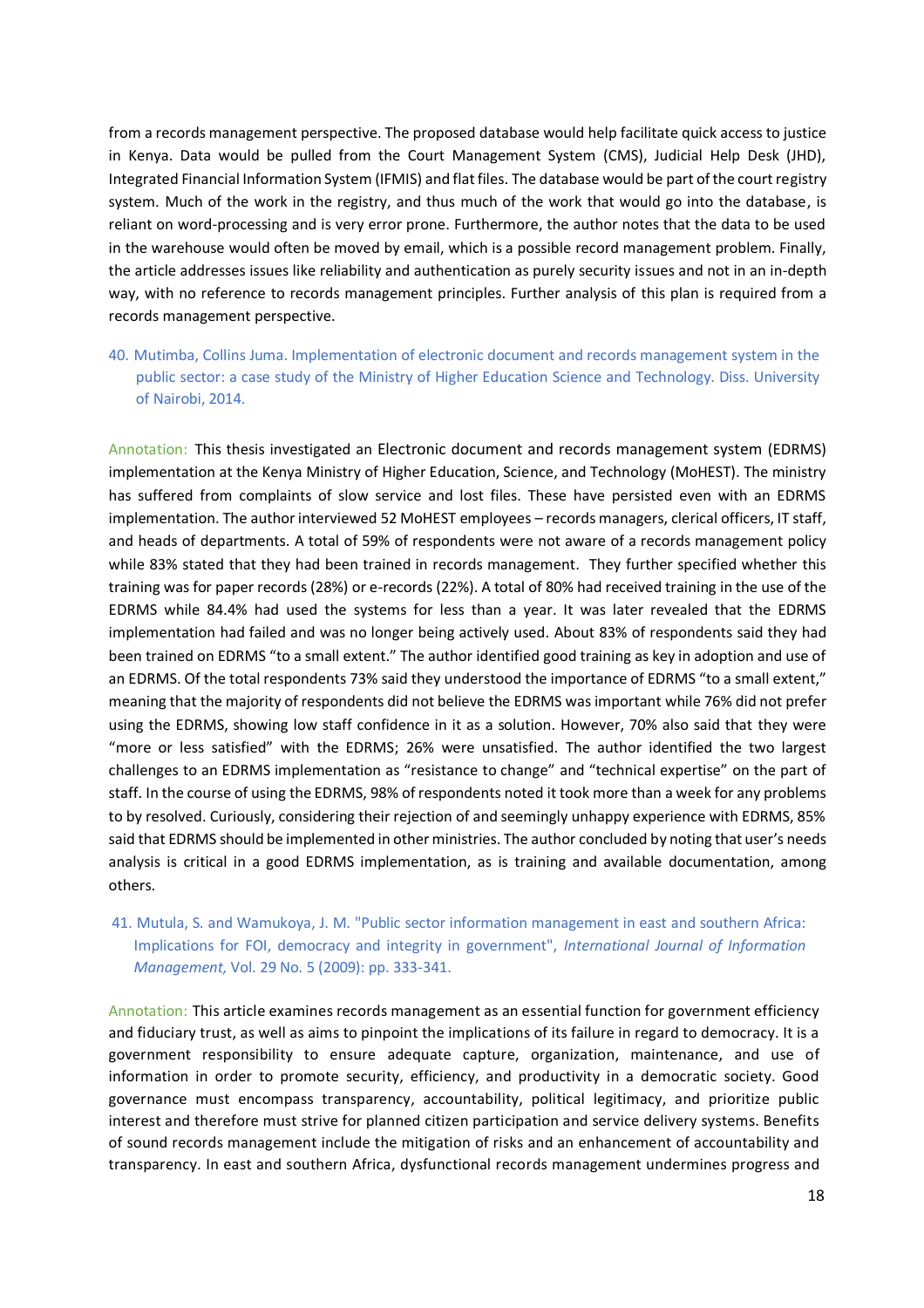steps taken toward public-sector reforms. Freedom of Information (FOI) legislation relies on effective records management to enforce government accountability and transparency. Enacting FOI legislation also helps to give a reasonable reference point for information retrieval, basic citizen rights, government responsibility and obligation. Challenges such as infrastructure creation and maintenance, ability to capture and control electronic records, inability to provide guidance, staff competencies and skills, and the lack of capacity to articulate the issues are plaguing the region's ability to advance in records management. Mutula and Wamukoya suggest revisiting legislation and policies regarding electronic records, the development of human resources to train and enhance professional development and legislating the protection of whistle blowers in the interest of FOI.

# 42. Mwangi, Peninah W., and Justus M. Wamukoya. "Digital preservation of agricultural information at Kenya Agricultural Research Institute". ESARBICA Journal 31 (2012): 99.

Annotation: The Kenya Agricultural Research Institute (KARI) generates a large number of born digital records. Formats of these digital agricultural records are listed as databases on CD-ROM, networks, researchable DVDs, websites, emails, word-processed documents, and digitized records. The KARI possesses a Library and Information Service (LIS) section within its Information and Documentation Service (IDS). A database unit has a responsibility to digitally preserve activities. The challenges currently faced by the KARI include obsolescence, expensive copying programmes, and lack of a digital preservation policy. The Institute's digitization and preservation project is called "Kenya Agriculture Information Network (KAINet)". This is the successor to Kenya AGRIS, which had previously performed ad-hoc preservation since 2006 and was mostly concerned with digitization. Informal standards like TIFF, XML, and PDF are currently in use to aid preservation. The author had a number of recommendations to improve preservation at KARI: coordination of preservation activities; strategies like migration or emulation; improved funding and modernization of infrastructure; standards and protocols; an explicit digital preservation policy; addressing of legal issues (permissions and exemptions); the hiring of experienced staff; and improved IT security.

### 43. Mzerah, Nelly. "The role of records management in promoting business efficiency and service delivery at Kenya Ports Authority (KPA)". ESARBICA Journal 32 (2013): 92.

Annotation: This article examines the recordkeeping practices of the Kenya Ports Authority (KPA). The author found that records management at the KPA is largely paper-based, although records and records management are being computerized. Poor records practices are leading to slow service delivery. The author interviewed "four heads of departments (HODs), 136 action officers, and 36 records management staff distributed in seven divisions and 27 departments". The author found that information is not shared between departments. The KPA generates records and e-records in (at minimum) financial, administrative, and medical functions. Different departments have difference classification and filing systems. There is a lack of awareness among those surveyed of the KPA's records management policies. Relevant problems identified by these respondents were lack of skilled records managers (61.5%), problems of managing the shift to paperless office (5.9%); lack of proper file movement control tools (60.8%); keeping central control of different record systems (62.5%). The KPA has no approved retention or disposition scheduling. Finally, the author suggests a classification system for e-records, and e-records management policies.

# 44. Nasieku, A. P., Kemoni, H. and Otike, J. (2011), "Management of E-records at Moi University Eldoret, Kenya", *ESARBICA Journal: Journal of the Eastern and Southern Africa Regional Branch of the International*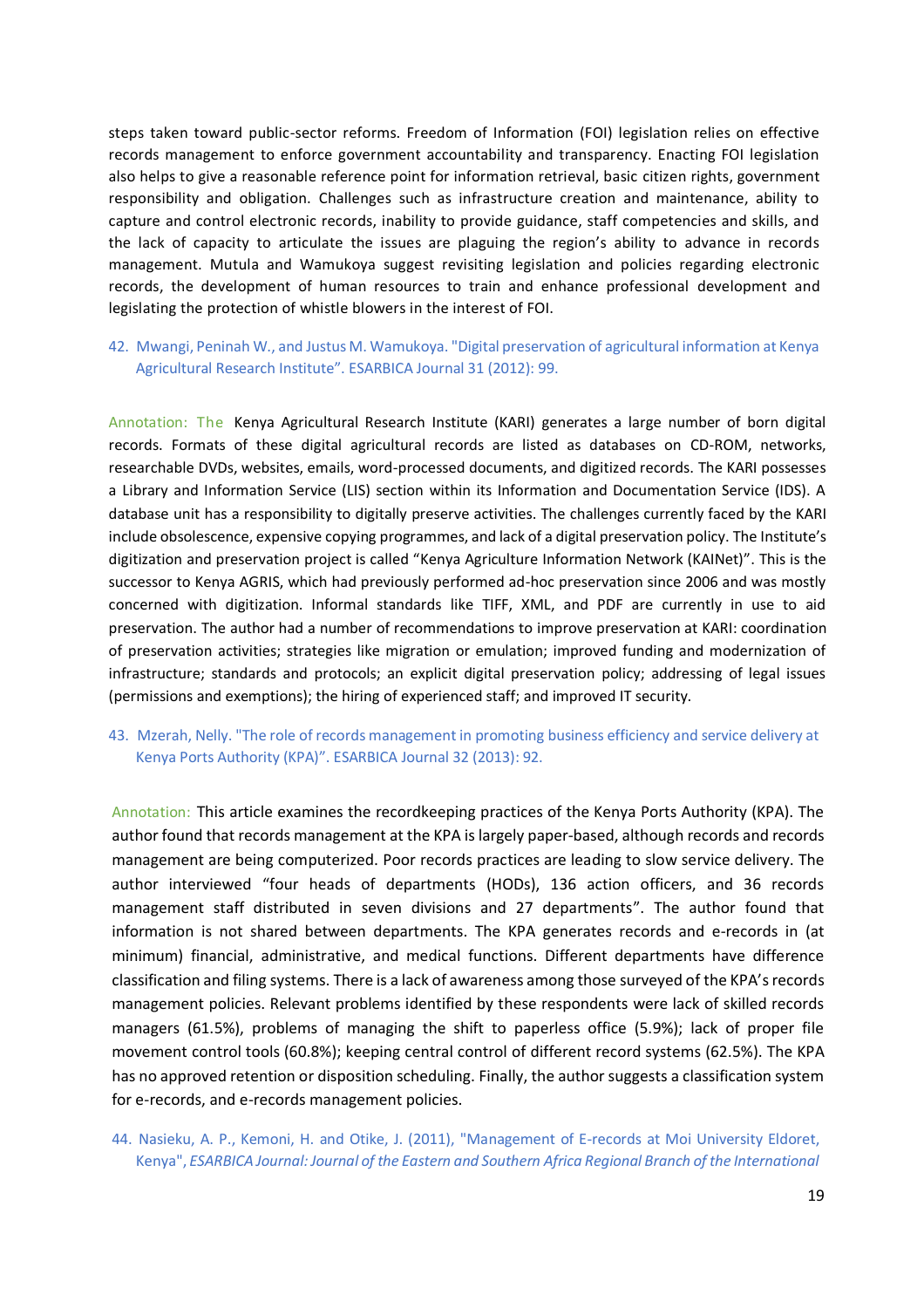#### *Council on Archives,* Vol. 30 No. 1, pp. 177-210.

Annotation: This paper examined Moi University's e-records. The authors identified e-records as originating from the Library Information System (LIS), the Academic Records Information System (ARIS), the Financial Management Information System (FMIS), and the Human Resource Information System (HRIS). All use the same system, but different modules. The authors found that e-records were created in the following areas: student fees, records of deans, senate and council meetings, curriculum changes, email correspondence within and without the university, student examination results, financial records, and library and other records. The response of staff to interviews regarding e-recordkeeping was overwhelmingly positive. The interviews and survey found that most staff printed out their records. Some used electronic storage media like CDs. Some important financial records are microfilmed. Staff access to computers was minimal; not all have regular access to computers or dedicated email addresses. Some staff use floppy diskettes as storage. Security measures for e-records are poor, as is the storage, filing, and labelling of record media. There are no appraisal and disposition guidelines, and no e-records management policy. There was an ICT policy under review at the time of writing and 10% of staff had had records management training. The university registry does not use computers. Overall, e-records exist, but there are no controls placed on them for their safety or availability.

#### 45. Nengomasha, C. T. "The past, present and future of Records and Archives Management in sub-Saharan Africa", *Journal of the South African Society of Archivists,* Vol. 46 (2013): pp. 2-11.

Annotation: This article aims to demonstrate the challenges presented for records management in sub-Saharan Africa. The article also highlights the impact from colonialism to independence on record keeping systems and the difficulties to implement automation in capturing and maintaining electronic records. The ESARBICA conference in 2009 summarized the challenges of the region which included the absence of organizational planning for the advent of electronic records; low awareness of the overall role of records management and its benefits; lack of stewardship in coordination; absence of legislation, policies, and procedures; absence of budgets dedicated to records management; poor confidence in security and controls; and the lack of migration strategies for electronic records (pp. 3-4). The article summarizes specific issues of each country in the region. Nengomasha specifically highlights archives training as a major challenge that must be amended. Nengomasha provides recommendations that relate to the reality of the setting – to promote outreach activities in order to garner public support, to increase work and "action" in the field with students and professionals, to strengthen professional and student training with experiential learning to foster a greater investment in archival tasks, and to encourage the profession to uphold standards and quality (pp. 8-9).

# 46. Ngoepe, M., Maluleka, J. and Onyancha, O. B. "Research Collaboration in the Archives and Records Management field across and beyond Universities in Africa: An Informetric Analysis", *Mousaion,* Vol. 32 No. 3 (2014): pp. 119-135.

Annotation: This article argues that archives and records management (ARM) as a profession, especially in Africa, must place more emphasis on research initiatives and dissemination. Many research initiatives currently taking place in Africa have been increasingly marginalized compared to library and information studies (LIS). Ngoepe, Maluleka, and Onyancha propose greater collaborations using informetrics analysis and co-authorship as a measurement tool. Findings showed that there are different levels of collaboration – in individual, group, departmental, institutional, sector, and between nations (pp. 123-124) – that have been increasing over time. Collaborations are extremely important for ARM initiatives and research as they enable the expansion and transference of knowledge, create intellectual companionships and communities, and can extend the visibility of the work. Findings also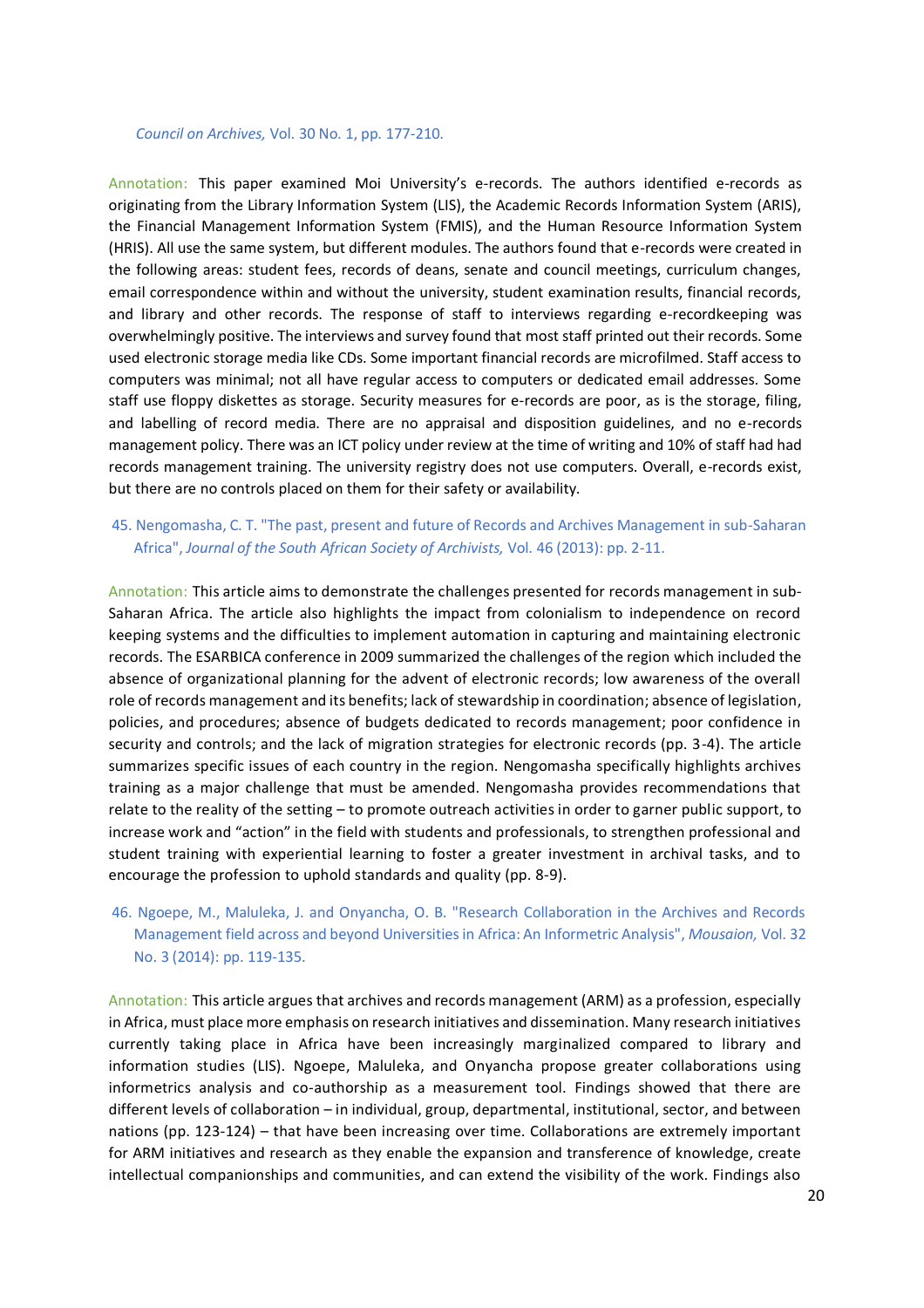show that the majority of published collaborative articles came from academic scholars as opposed to practitioners. Recommendations include more interdisciplinary approaches to research and academia and greater collaborations between students and faculty.

47. Ngoepe, Mpho, and Amos Saurombe. "Provisions for managing and preserving records created in networked environments in the archival legislative frameworks of selected member states of the Southern African Development Community". Archives and Manuscripts 44.1 (2016): 24- 41.

Annotation: Archival legislation provides the essential framework that enables a national records and archives service to operate with authority in its dealings with other organs of state. The authors begin by providing background to the enactment of archival legislation in the SADC region. They then identify archival legislation in the SADC member countries, paying attention to any provisions for electronic records management and preservation. From the legislation analysed, only the South African legislation specifically makes provision for the management of electronic records. Furthermore, all the pieces of legislation are silent on whether electronic records can be admissible as evidence in a court of law. The study recommends that the SADC should consider adding a legal instrument in the form of a protocol treaty on archival legislation and designing a model law or statute on electronic records management and preservation to be customised by member states.

#### 48. Ngulube, P. "Guidelines and Standards for Records Management Education and Training: A Model for Anglophone Africa", *Records Management Journal,* Vol. 11 No. 3 (2001): pp. 155-173.

Annotation: This article focuses on the creation and maintenance of guidelines and standards for records management education and training. Education and training are inarguably essential for any profession, they are "concerned with the development of knowledge, skills, and attributes necessary for individuals to… contribute positively to society… to (develop) life-long skills and expertise" (p. 155). Ngulube argues that education and training are equally important as the success or failure of any records management system. In Anglophone Africa, records management training varies greatly in content, curriculum, certification, standards, and duration making standardization and compatibility among practitioners extremely difficult. Ngulube suggests using the South African Qualifications Authority (SAQA), who oversees the bodies responsible for education and training standards, as a model to ensure learning outcomes are satisfied before accreditation is awarded. The use of the model allows for the standardization of education and training of archivists and records managers.

#### 49. Ngulube, P. "Strategies for Managing Digital Records and Documents in the Public Sector in Sub-Saharan Africa" From the *67th IFLA Council and General Conference* (2001).

Annotation: Information is the governments' most vital resource, and therefore must keep up with global changes and expectations such as digital records. Ngulube identifies three major challenges associated with digital information readiness: the lack of stability of digital media; access to digital information being dependent on infrastructure, hardware, and software; and the deterioration of digital information if not migrated or compliant with generic document standards (p. 4). Numerous studies have confirmed that little to no countries in sub-Saharan Africa have the capacity to manage digital records. Training, sufficient human resources, technological skills, policy development, and disaster readiness are integral to saving digital heritage. Ngulube suggests international cooperation in technological research as well as informational professionals advocating for policy development.

50. Ngulube, P. (2004), "Implications of technological advances for access to the cultural heritage of selected countries in sub-Saharan Africa", Government Information Quarterly, Vol. 21 No. 2, pp. 143-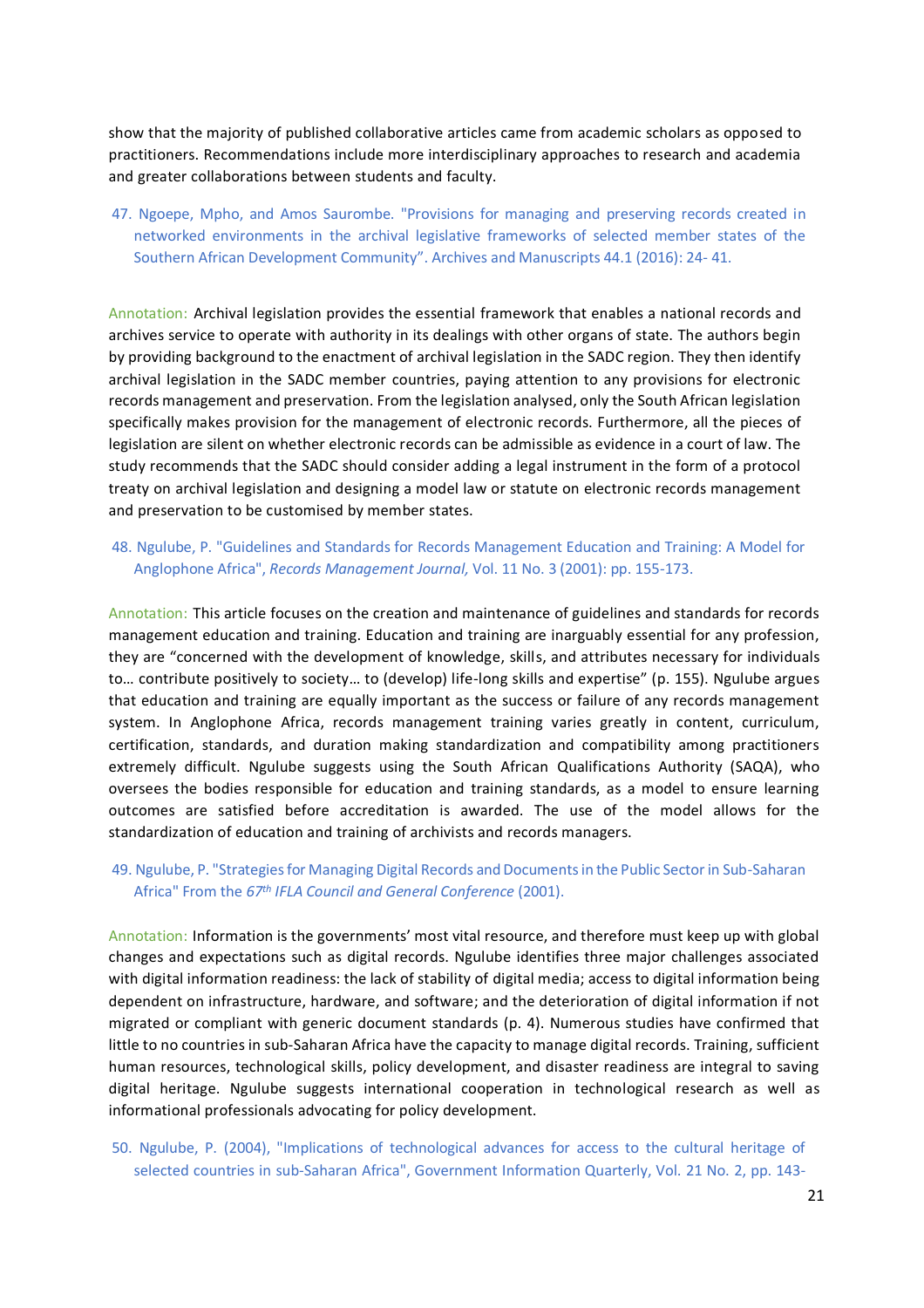#### 155.

Annotation: The author uses examples drawn from the literature to demonstrate that most countries in sub-Saharan Africa are not seriously addressing the issues related to the preservation of digital records and archives. For example, all of the 34 surveyed institutions had computers, most computers were used for word-processing activities but only one institution had an electronic records management software package. The survey also revealed an acute shortage of trained staff, policies, data migration, appraisal of e-records and legislation. According to the author, archival institutions should take a leading role in managing e-records for the long-term and in policy development. The author also identifies legislation to protect electronic records, skills development, funding, and use of appropriate document management strategies and models as tools to ensure the preservation and access to records in an electronic environment.

# 51. Ngulube, P. (2005), "Environmental monitoring and control at national archives and libraries in Eastern and Southern Africa", Libri, Vol. 55 No. 2-3, pp. 154-168.

Annotation: Little attention is being paid to environmental control and monitoring as a collection management strategy worldwide, although the problem is more acute in developing countries. The study showed that the preservation scene in sub-Saharan Africa is in a dismal state although preservation is seen as important; major factors identified were a lack of commitment and limited funding for preservation activities; lack of key preservation personnel. The questionnaire revealed limited success in subject areas including mission statements, written preservation policies, appropriate environmental standards and collaboration in environmental management activities and funding. In addition to addressing these needs, librarians and archivists must be provided with ongoing guidance and training.

# 52. Ngulube, P. and Tafor, V. F. "The management of public records and archives in the member countries of ESARBICA", *Journal of the Society of Archivists,* Vol. 27 No. 1 (2006): pp. 57-83.

Annotation: This article seeks to investigate issues faced by national archives in sub-Saharan Africa and compile measurable data on those issues. Public records were focused on because governments are the largest producers and users of information. Archival legislation guiding most of the countries have been characterized as "second generation" – which allows for the power of national archives to evaluate records management programmes, but still needs to be updated in order to fulfill current needs – a major issue for many countries worldwide. Ngulube and Tafor suggest improving legal standing of archival institutions by compiling mission statements, records surveys, public programmes, standardized scheduling and appraisal practices and a focus on financial management and training. Findings showed that most of the archives had inadequate records management processes that can only be remedied by planning active steps toward change and monitoring progress.

### 53. Ngulube, P. (2007), "The Achilles Heel of the Preservation of Documentary Materials in Sub-Saharan Africa: Knowledge and Skills or Funding?" Restaurator, Vol. 28 No. 3, pp. 159-168.

Annotation: The author states that training at all levels can facilitate the acquisition of knowledge and skills needed in preserving documentary materials. Without this knowledge, the proper allocation of resources can't occur. The author addresses conflicting opinions within literature as to whether preservation concepts and techniques should be included within the library and information studies educational curriculum and to what level. In a review of the state of preservation training and education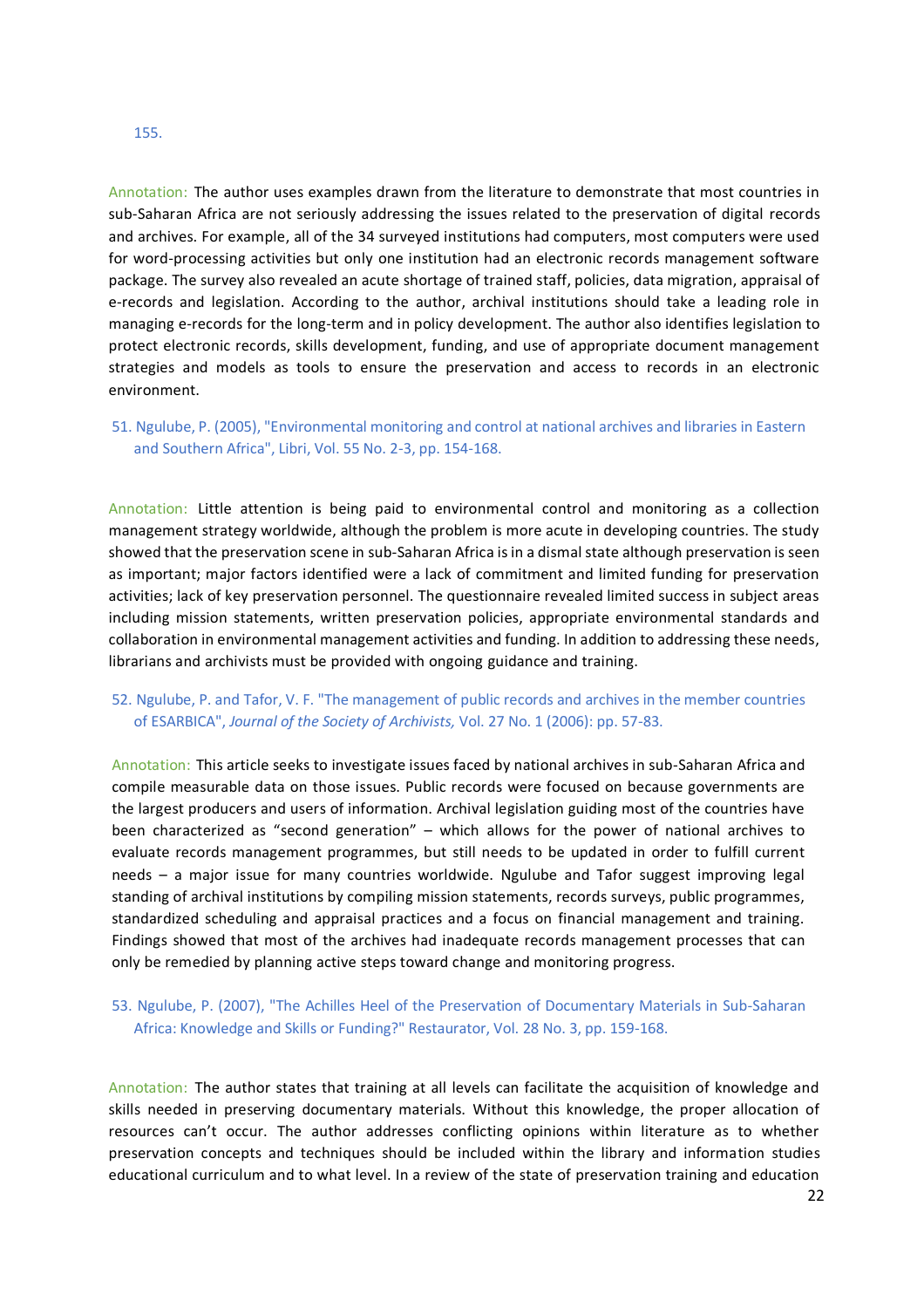in sub-Saharan Africa, the author states that seven of out 27 institutions offer a specific module related to the subject. Alternative methods for acquiring preservation knowledge and skills exist such as through apprenticeship and workshops. The author concludes by stating that national and regional organizations concerned with the preservation of cultural materials (SAPCON (South African Preservation and Conservation Group) and ESARBICA) must support training courses in higher education institutions and foster partnerships with other organizations in the GLAM (Galleries, Libraries, Archives, and Museums) sector. Also, educators must update curriculums to include studies in preservation management.

54. Onyancha, G., Bosire, O., Ngoepe, M., and Maluleka, J. "Trends, Patterns, Challenges and Types of Archival Research in Sub-Saharan Africa", *African Journal of Library, Archives & Information Science* Vol. 25 No. 2 (2015): pp.

Annotation: This article aims to promote the impetus for change in the archives and records management profession, perceptions of the profession, and publications by and about the profession. Education and training are extremely important in empowering archivists and records managers in navigating the challenges of electronic records and research must ensue to address societal changes that affect legislation and difficult political environments. Traditionally, the archival profession has been associated with the study of history and diplomatics, but increasingly archivists and records managers are needed in a more holistic way, acting as digital forensic experts, digital information managers, and legal specialists. Findings showed that there has been a lack of research, publishers, and publications in the area of archives and records management in Africa, even fewer in sub-Saharan Africa. Onyancha et al. suggest increased focus in promoting unique research, student and staff exchange programs, and subject-based conferences so that it may build stronger archival education and research activities.

55. Salamntu, L. T. P. and Seymour, L. F. (2014), "A Review of Organisational Benefits Through the Use of Enterprise Content Management (ECM) System in Public Sector Organisations", paper presented at the Third International Conference on Informatics Engineering and Information Science (ICIEIS2014), Lodz, Poland

Annotation: The author examines general conditions that appear to be barriers in achieving expected benefits, such as lack of establishment of metrics, lack of resources and inappropriate IT Infrastructure, among others. The author also provides a summary of IT, operational, managerial, employee and strategic, organizational, and environmental benefits of ECMs, enterprise resource planning systems (ERPs) and knowledge management systems (KMs) drawn from the literature. There is no clear indication as to which benefits are valid for ECM in public sector organisations; these benefits need to be confirmed and verified in an ECM environment particularly in the public-sector domain. The author concludes by examining the context of South Africa, which is investing significantly in ICT but overall does not have a strong IT infrastructure thus is implementing failing IT projects.

# 56. Saurombe, N. "Public Programming of Public Archives in East and Southern Africa Regional Branch of the International Council on Archives" *Thesis from the University of South Africa* (2016).

Annotation: Saurombe presented this thesis at the University of South Africa in 2016. The thesis conducted original research to investigate the role and prominence of public programming in archival institutions in the ESARBICA region. Public programming is vital in promoting visibility and access to archival holdings and allows archives to be used in current and future actions. Findings showed that public programming was not a high priority for most archival institutions because of scarce funding, lack of cooperation and coordination between archival institutions, lack of experience with public programming among staff, lack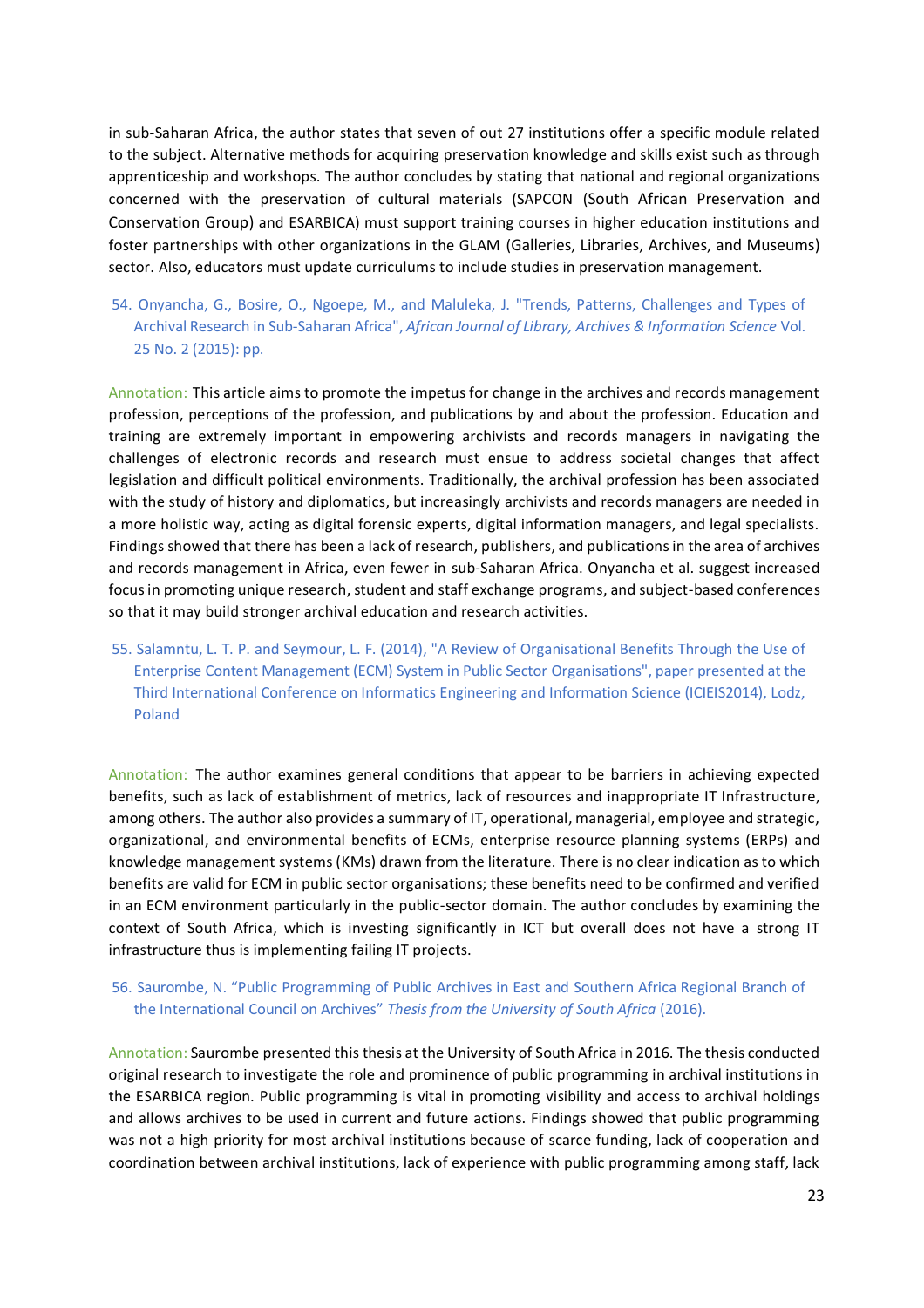of user knowledge, and a lack of enthusiasm by archivists. By principle, archives are meant to be used and citizens have the right to access public records. There are many benefits to promoting public programming – by showing society that the archival institution is justified, to show measurable services to justify financial support, to increase awareness of archival services and public rights, and to promote access. Saurombe points out that most archives do not have a public programmes policy and the existing archival legislation promotes certain types of media (textual and paper) – often contributing to less effective public programmes. Saurombe suggests embracing public programming to garner public support, implement institutional policies on public programming, a greater investigation into the needs of users, and training in the area of public programming in archival education.

# 57. Seles, A. "The Transferability of Trusted Digital Repository Standards to an East African Context", *Thesis from the University College London* (2016).

Annotation: This thesis aims to investigate Trusted Digital Repositories (TDRs) and its standards' potential implementation in eastern Africa drawing from local and international literature. Seles studied the regulatory, financial, and logistical requirements using the Open Archival Information System (OAIS) and RAC models. The OAIS is a reference model committed to the management of digital information. RAC provides metrics for assessing trustworthiness and efficiency of TDRs. The findings showed that while TDRs are extremely advantageous, their standards were built upon a set of presumptions that do not necessarily relate directly to east African needs or realities. Seles' study highlighted that context is extremely important in determining the ability to adapt to foreign standards. Further, if transferability were a possibility, it would be necessary for eastern African countries to participate in the development process of the standards to reflect the context and reality of the region.

# 58. Stephens, D. O. (1993), "Records management in Africa south of the Sahara", Information Management, Vol. 27 No. 3, pp. 56-58.

Annotation: European colonial powers established legal and administrative systems and traditions that have a major impact on current records management today. The author first provides information about colonial recordkeeping traditions, primarily the registry system and its characteristics. Moving into the contemporary period, the author provides statistics about the detrimental impact of the region's low gross national products (GNPs) and unstable political status on the infrastructure, staffing and power supplies required for effective records management. National archival agencies do however exist in most nations in the era, providing crucial services in "sponsoring" records management in the region. The author uses survey data from 1985 to examine which countries have legislation regulating records management and archives, which have records centres in operation, vital records programmes in place, retention schedules in place and training programmes. The author then examines past and current records management practices in Ghana, Nigeria, Kenya, the Gambia and Uganda to illustrate the negative impact caused by political instability and disregard by governments on the creation and maintenance of records management systems.

# 59. Thurston, A. (1996), "Records Management in Africa: Old Problems, Dynamic New Solutions", Records Management Journal, Vol. 6 No. 3, pp. 187-199.

Annotation: This article first provides historical context to archives and records management written about in above annotations by Stephens (1993) and Tough (2009). By the early 1990s, national archival services and record keeping systems were in a broken, unsatisfactory state. International donor support featured computerisation as part of development strategies and emphasis was placed on transparency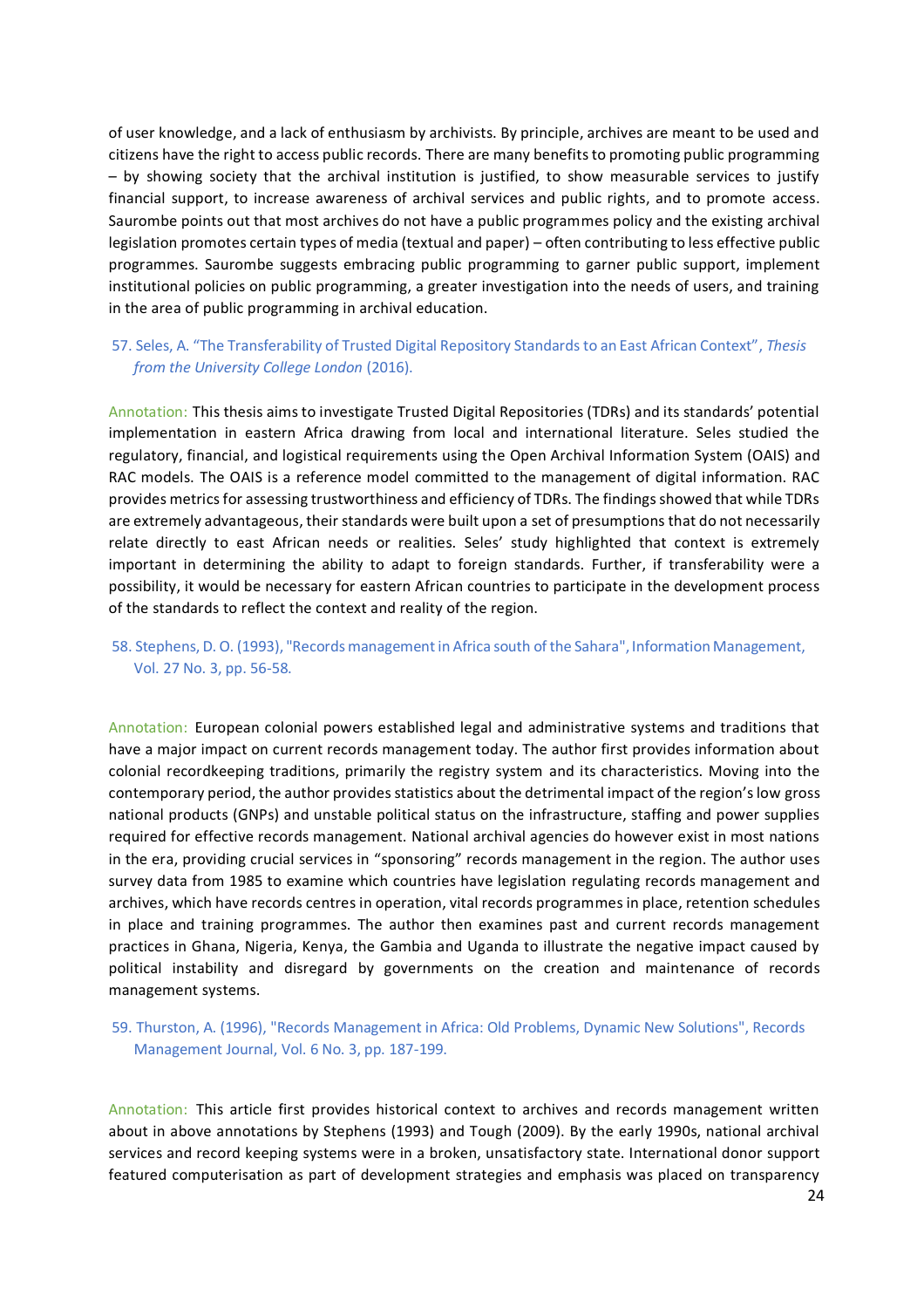and accountability. The importance of establishing sound records management systems was initially overlooked but then emphasized. Awareness grew overall within the government and in the public as to the importance of preserving important national records. Writing about the future, the authors survey literature that depicts a hopeful future for records management in Africa, stemming from the strengthening relationship between those who create information and those who manage it due to the framework of the records lifecycle records. Examples are provided that demonstrate the implementation of successful records management programmes in the region particularly as senior civil servants are giving much greater priority to the management of records. Lastly, support from donor agencies is identified as critical.

### 60. Tough, A. (2004), "Records management standards and the good governance agenda in Commonwealth Africa", Archives and Manuscripts, Vol. 32 No. 2, pp. 142-61.

Annotation: The author begins by providing historical context to current records management practices in Commonwealth Africa during the colonial and immediate post-colonial era. The author then examines the role and impact of Public Service Reform Programmes (PSRP) and the impact of major projects such as payroll reform and revenue management. Because many PSRP projects are donor funded, the author discusses the appropriateness of strategies implemented by external consultants. The study also gauged respondents' awareness and usage levels of ISO 15489 and other external standards for records management. The author concluded with a discussion around progress in the area. Classification schemes represent one area in which collaborative effort might achieve real progress. The National Archives and Records Service of South Africa has the most comprehensive range of policy and procedural guidance available within the African continent and has the potential to become a leading force in the promotion and implementation of records management standards. Another promising development is the Records Management Capacity Framework project being developed by the International Records Management Trust (IRMT).

# 61. Tough, A. G. (2009), "Archives in Sub-Saharan Africa half a Century after Independence", Archival Science, Vol. 9 No. 3-4, pp. 187-201.

Annotation: In the colonial era, archives typically weren't established until it became clear that independence was imminent. An exception was the Central African Archives. Accountability was a core concern of record-keeping systems although the conception of it was primarily top-down. During the 1980s this changed, and archives were neglected due to civil war, staff retention issues, inadequate resources and economic downturns. Vital records often remained in the ministries rather than being transferred to the archives. The content of archives was colonial-focused leading to problems of interpretation by local staff. Awareness of "gaps" in the archive and "migrated records" grew during this period leading to oral history programmes. The author then examines the 1990s, billed as a decade of transformation for national archives and records services particularly in Botswana, the Gambia, Ghana and Tanzania. Challenges existed including the failure to effectively address electronic record keeping implementation due to a lack of skilled manpower and finances, the impact of SAPs on pubic services, kleptocratic regimes and China´s influence. Lastly, the author asserts the apartheid government´s utilization of the archives as a tool to control the past remains unparalleled.

## 62. Tough, A. and Lihoma, P. (2012), "The Development of Recordkeeping Systems in the British Empire and Commonwealth, 1870s–1960s", Archives and Manuscripts, Vol. 40 No. 3, pp. 191-216.

Annotation: The authors first discuss imperial control over recordkeeping systems and systems used,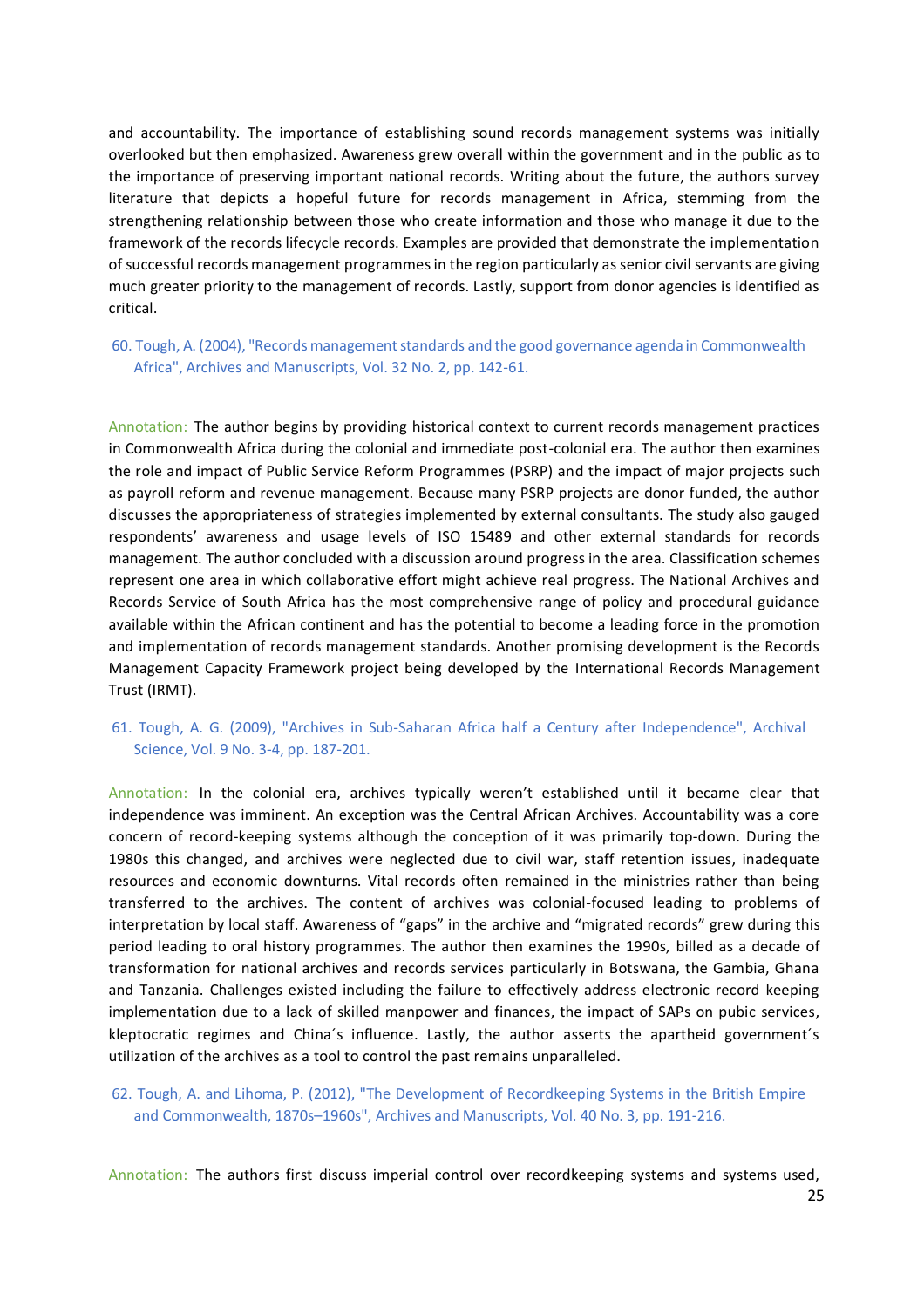primarily the docket system, which required a large volume of well-educated and intelligent people in clerical roles. Churchill called for the creation of a single centralised registry for the Colonial Office to replace the large number of sub-registries. Colonial Office officials were often displeased by local (peripheral) initiative that diverged from the Home Civil Service but did nothing effective to prohibit local practice. Secretariat government gradually came to an end after World War II due to growth of public administration, business, physical space and the introduction of ministerial governments who wanted their own separate registry systems. After independence, a Department of Technical Cooperation (DTC) supported development work and technical and scientific advisory functions, including recordkeeping, of the Colonial Office, which ceased to exist in 1966. The DTC in 1964 was renamed the Ministry of Overseas Development. Overall, drivers of peripheral initiatives included the availability of skilled staff, the need to maintain security, practical day-to-day needs, diverging work patterns of colonial capitals and district administrations and the development of integrated registry systems.

63. Venson, Shadrack Lopang, Mpho Ngoepe, and Patrick Ngulube. "The role of public archives in national development in selected countries in the East and Southern Africa Regional Branch of the International Council on Archives region". Innovation: journal of appropriate librarianship and information work in Southern Africa 48 (2014): 46-68.

Annotation: The authors of this article argue for the need for public programming and engagement on the part of archives to participate in national development. To support this, they conducted a survey targeted at professionals on LinkedIn in the following ESARBICA countries: Botswana, Kenya, Namibia, South Africa, Zambia and Zimbabwe. The survey had a 60.69% response rate. Although a general awareness of archives was high (87.5%), this was complicated by the fact that 77.2% could not define archive or archivist in a way that related to national development, and indeed took a negative view of them. A total of 7.9% of the respondents could describe archives and archivists in a way that included concepts of accountability. Further complicating this was the fact that 80% of respondents had never used an archive. The authors then examined the National Development Plans (NDPs) for the noted ESARBICA countries for the inclusion of archives and records management. Kenya, Tanzania and Zambia provided nothing. South Africa noted a need to improve "health records, information systems, and access to information." Namibia focused on health records, but also noted the need for archives and records rooms for courts, digital records for deeds and "geo-spatial records." The meaning of these last items was unclear. Finally, Namibia also called for more training. Botswana's NDP included archives and records management explicitly and identified them as "key resources." It emphasized the need for tracking of records and "decentralized" health records for ease of access. It also emphasized training for entrepreneurs and farmers. Zimbabwe's NDP called for a national digital archive and a shift to digital recordkeeping. It also pinpointed the need to train small and medium-sized businesses on records management in order to promote economic growth. The authors close by noting the need for an improved public presence of archives.

# 64. Wafula, J. M. (2012), *ICT policy and strategies: towards e-governance and sustainable development-the case of East African Community and Kenya.* PhD thesis, Jomo Kenyatta University of Agriculture and Technology.

Annotation: This thesis takes is a high-level policy examination of ICT in the East African Community and Kenya. Kenya has had a national ICT policy since 2005. Chapter 6 is specifically about Kenya. In the other materials, the author notes that Kenya participates in a number of East African Community (EAC) and The Common Market for Eastern and Southern Africa (COMESA) regional ICT initiatives, including: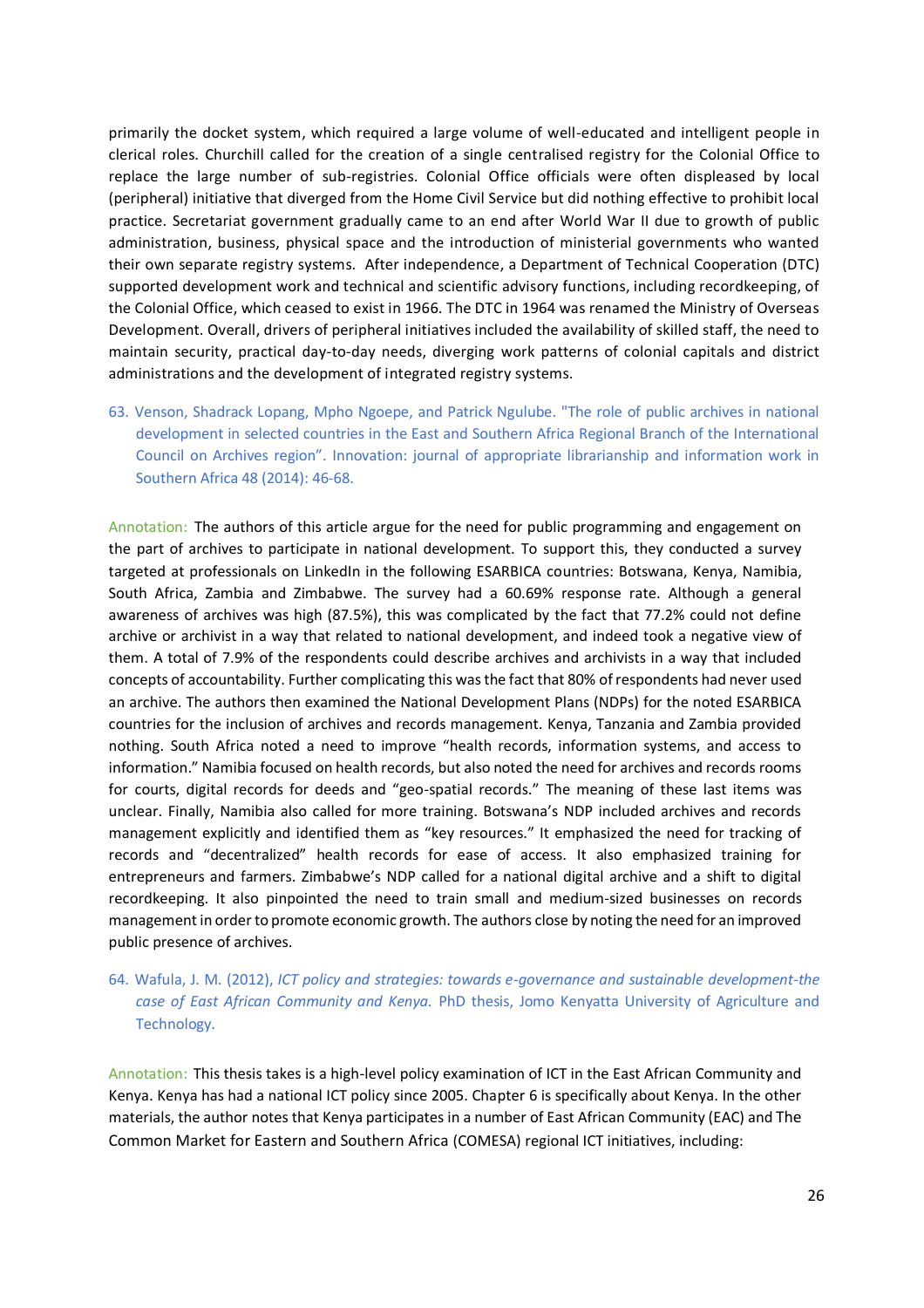- ASYCUDA Automated System for Customs Data and Management.
- CPIS Internet based platform to ensure "efficiency, transparency and monitoring of public procurement processes among the COMESA member states".
- REPSS Regional Payments and Settlement System.
- EASSy East African Submarine Fibre Optic Cable System.
- COMTEL COMTEL is described as "the first Pan-African regional terrestrial fibre optic cable backbone network carrier."

Kenya is also a member of Cross-Border Initiatives (CBI) and Inter-Governmental Authority on Development (IGAD). The MuL\_Net framework draws statistical data from Kenya. In chapter 6, the author notes that Kenyan telecommunications law does not reflect current realities and argues for reform. Kenya had a previous state monopoly internet service provider called Jambonet that the author argues hampered Internet and economic development. The author points out that the Kenyan draft ICT policy includes nothing about consumer rights but does include a commitment to ICT development. Author notes the Kenyan ministry of finance has mainstreamed ICT and manages Government Information Technology Services (GITS), whose officers are lent to other government ministries. The thesis lists many proposed ICT initiatives, most importantly, the creation of an e-government directorate within the president's office to guide ICT implementation in the government. Several ICT initiatives are already in place: ICT in schools trust fund; Kenya Country Business Incubator; SMS3000 (a crime reporting tool for citizens); an electronic reporting system for road construction issues; tourism trust fund; and a statistical information system. The author argues that most Kenyan ICT initiatives are standalone and lose effectiveness through lack of integration.

65. Wamukoya, J. and Lowry, J. (2013), "A regulatory framework for the management of records: assessments in Kenya, Uganda and Tanzania", *ESARBICA Journal,* Vol. 32, p. 138.

Annotation: This paper presents a "regulatory framework for the management of records" that provides a baseline for records management regimes in in Kenya, Tanzania, and Uganda. Meeting the criteria of the framework will provide the "basic elements" that will allow for the management of public sector records "in the context of computerised working environments and freedom of information regimes". Kenya is at a disadvantage. Its national archive is responsible for archival records only and it does not exert a great deal of power over records management in the government. Government ministries deal with digital, current records. At the time the article was written, Kenya did not have a policy for the management of current digital records, although policies and procedures did exist for paper records. Furthermore, the national archive had not adopted ISO standards on records management or functional requirements for records management in ICT systems. The Kenyan national archive can undertake audits of records management programmes, but it cannot enforce compliance with records schedules. The archives staff is highly educated, but not prepared for work with digital records. When considered against the author's model, the only categories that Kenya has in place regard staffing. The conclusion is that ICT/e-government, FOI initiatives, and government records are at risk in Kenya. The framework here, if applied, offers a clear path forward.

66. Wato, R. "E-records Readiness in the ESARBICA Region: Challenges and the way Forward", *ESARBICA Journal: Journal of the Eastern and Southern Africa Regional Branch of the International Council on Archives,* Vol. 25 No. 1 (2006): pp. 52-63.

Annotation: This article explores national archives in the ESARBICA region to determine the